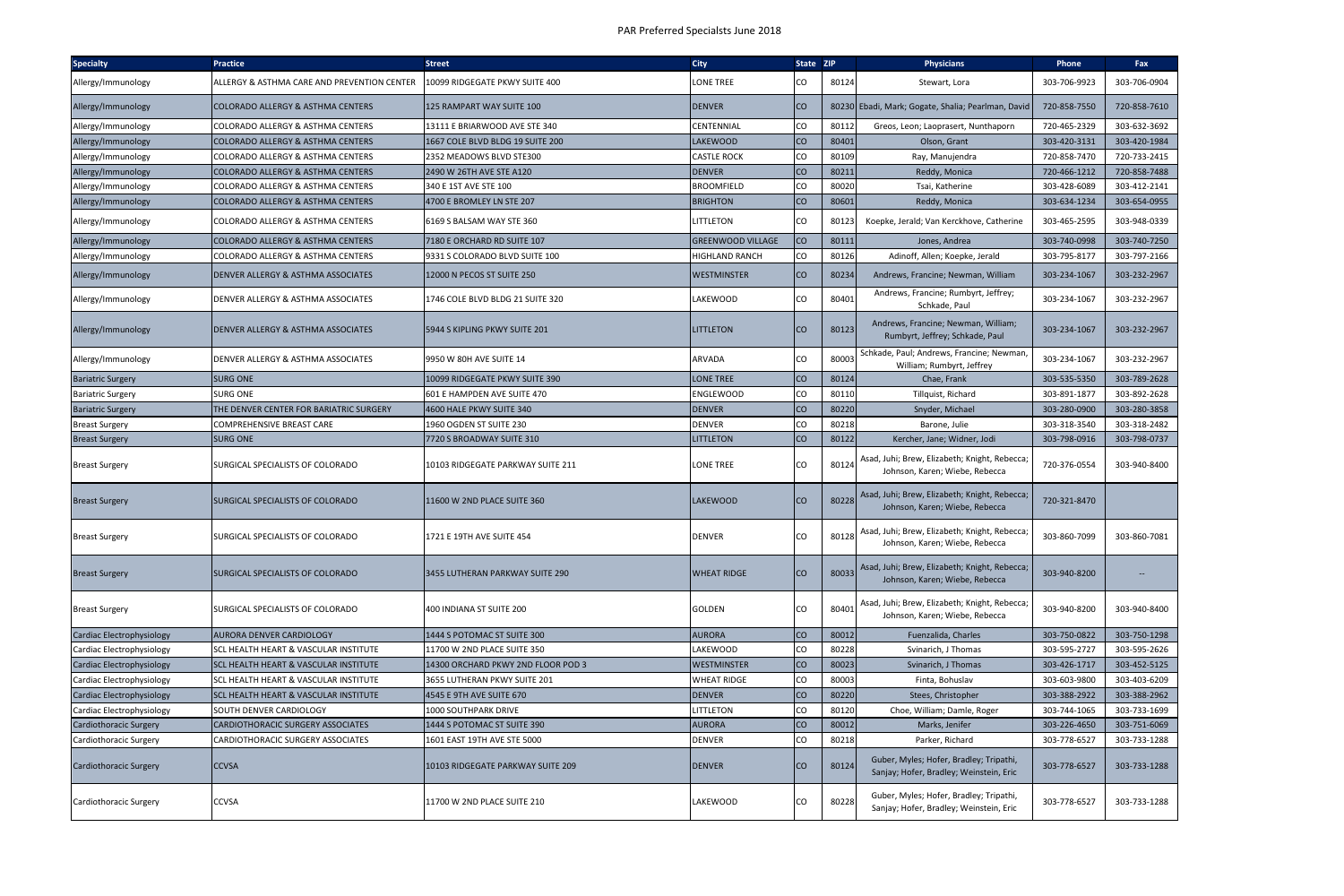| <b>Cardiothoracic Surgery</b> | <b>CCVSA</b>                                              | 4600 HALE PLWY SUITE 460                            | <b>DENVER</b>                        | <b>CO</b>        | 80220          | Guber, Myles; Hofer, Bradley; Tripathi,<br>Sanjay; Hofer, Bradley; Weinstein, Eric                                                                                                                    | 303-388-7265                 | 303-531-5141                 |
|-------------------------------|-----------------------------------------------------------|-----------------------------------------------------|--------------------------------------|------------------|----------------|-------------------------------------------------------------------------------------------------------------------------------------------------------------------------------------------------------|------------------------------|------------------------------|
| Cardiothoracic Surgery        | <b>CCVSA</b>                                              | 950 E HARVARD AVE SUITE 550                         | <b>DENVER</b>                        | lco              | 80210          | Guber, Myles; Hofer, Bradley; Tripathi,<br>Sanjay; Hofer, Bradley; Weinstein, Eric                                                                                                                    | 303-778-6527                 | 303-733-1288                 |
| <b>Cardiothoracic Surgery</b> | LMC CV SURGEONS                                           | 3555 LUTHERAN PKWY STE 380                          | <b>WHEAT RIDGE</b>                   | co               | 80033          | Morelock, Robert; Brants, Allan                                                                                                                                                                       | 303-595-2700                 | 303-595-2777                 |
| Cardiovascular Disease        | <b>AURORA DENVER CARDIOLOGY</b>                           | 10103 RIDGE GATE PKWY SUITE 103                     | <b>LONE TREE</b>                     | CO               | 80124          | Barley, Amy; Herod, Jerrell; Molk, Barry;<br>Hajjali, Raef                                                                                                                                            | 303-645-0090                 | 303-645-0092                 |
| Cardiovascular Disease        | AURORA DENVER CARDIOLOGY                                  | 14100 E ARAPAHOE RD SUITE 130                       | <b>CENTENNIAL</b>                    | <b>I</b> co      | 80112          | Jantz, Richard; Maybrook, Ryan; Sherman,<br>Morton                                                                                                                                                    | 33-341-5751                  | 303-366-1506                 |
| Cardiovascular Disease        | <b>AURORA DENVER CARDIOLOGY</b>                           | 1444 S POTOMAC ST SUITE 300                         | <b>AURORA</b>                        | ICO              | 80012          | Cohen, Andrew; Crowley, Stephen; Ord, John;<br>Prevedel, John; Sancaktar, Orhan;<br>Viswanathan, Sundeep                                                                                              | 303-750-0822                 | 303-750-1298                 |
| <b>Cardiovascular Disease</b> | <b>AURORA DENVER CARDIOLOGY</b>                           | 1601 E 19TH AVE SUITE 5000                          | <b>DENVER</b>                        | ICO.             | 80218          | Aznaurov, Samuel; Cohen, Andrew; Prevedel,<br>John; Rougas, Samuel; Vijay,<br>Nampalli                                                                                                                | 303-839-7100                 | 303-839-7249                 |
| Cardiovascular Disease        | <b>AURORA DENVER CARDIOLOGY</b>                           | 4386 TRAIL BOSS DR SUITE B                          | <b>CASTLE ROCK</b>                   | <b>CO</b>        | 80104          | Yang, Benjamin                                                                                                                                                                                        | 303-688-3434                 | 303-750-1298                 |
| Cardiovascular Disease        | <b>AURORA DENVER CARDIOLOGY</b>                           | 9141 GRANT ST SUITE 140                             | <b>THORNTON</b>                      | Ico              | 80229          | Haffey, Thomas; Pacheco, Jose; Petrina,<br>Mircea                                                                                                                                                     | 303-252-0104                 | 303-252-2852                 |
| Cardiovascular Disease        | <b>COLORADO HEART &amp; VASCULAR</b>                      | 11700 W 2ND PLACE SUITE 350                         | LAKEWOOD                             | lCO              | 80228          | Aghili, Nima; Gray, Norman; Kataoka,<br>Takeshi; Lazar, Lawrence; Ptasnik, Michael;<br>Svinarich, J Thomas; Thanavaro, Kristin;<br>Venkataraman, Ganesh                                               | 303-595-2727                 | 303-595-2626                 |
| Cardiovascular Disease        | <b>COLORADO HEART &amp; VASCULAR</b>                      | 14300 ORCHARD PKWY 2ND FLOOR POD 3                  | <b>WESTMINSTER</b>                   | ICO.             | 80023          | Gray, Norman; Kataoka, Takeshi; Lazar,<br>Lawrence; Ptasnik, Michael; Svinarich, J<br>Thomas; Thanavaro, Kristin                                                                                      | 303-426-1717                 | 303-428-4100                 |
| Cardiovascular Disease        | <b>COLORADO HEART &amp; VASCULAR</b>                      | 90 HEALTH PARK DR SUITE 190                         | LOUISVILLE                           | co               | 80027          | Gressianu, Monica                                                                                                                                                                                     | 303-595-2727                 | 303-595-2626                 |
| Cardiovascular Disease        | <b>DENVER HEART</b>                                       | 3333 S WADSWORTH BLVD STE 217                       | <b>LAKEWOOD</b>                      | Ico              | 80227          | Wahl, Michael; Beck, Bridgett                                                                                                                                                                         | 303-801-3415                 | 303-320-6351                 |
| Cardiovascular Disease        | <b>DENVER HEART</b>                                       | 4545 E 9TH AVE SUITE 670                            | <b>DENVER</b>                        | ICO.             | 80220          | Beck, Bridgett; Mehta, Sameer; Stees,<br>Christopher; Subbarao, Vijay; Wahl,<br>Michael                                                                                                               | 303-331-9121                 | 303-320-6351                 |
| Cardiovascular Disease        | <b>SCL HEALTH HEART &amp; VASCULAR INSTITUTE</b>          | 11900 GRANT ST STE 240                              | NORTHGLENN                           | co               | 80031          | Benedict, Claudia; Husa, Ruchika                                                                                                                                                                      | 303-603-9970                 | 303-403-6213                 |
| Cardiovascular Disease        | ISCL HEALTH HEART & VASCULAR INSTITUTE                    | 1960 OGDEN STREET SUITE 540                         | <b>DENVER</b>                        | <b>CO</b>        | 80218          | Anderson, William; Rubinstein, Jeffrey;<br>Shafton, Asher                                                                                                                                             | 303-318-2460                 | 303-318-2489                 |
| <b>Cardiovascular Disease</b> | <b>SCL HEALTH HEART &amp; VASCULAR INSTITUTE</b>          | 300 EXEMPLA CIR SUITE 310                           | <b>LAFAYETTE</b>                     | co               | 80026          | Eyster, Darlene; Sharma, Rajesh                                                                                                                                                                       | 303-689-6420                 | 303-689-6430                 |
| Cardiovascular Disease        | <b>SCL HEALTH HEART &amp; VASCULAR INSTITUTE</b>          | 3655 LUTHERAN PKWY SUITE 201                        | <b>WHEAT RIDGE</b>                   | <b>CO</b>        | 80033          | Fejka, Martin; Gurdin, William; Kim, Kelly;<br>Kleinman, Jody; Kovar, David; Martel,<br>Douglas; Miklin, Jerry; Valent, Scott                                                                         | 303-603-9800                 | 303-403-6209                 |
| <b>Cardiovascular Disease</b> |                                                           |                                                     |                                      |                  |                | Bailey, Grant; Burchenal, Jeb; Collins,<br>Richard; Dauber, Ira; Doloto, Pawel; Eldridge,<br>Joan; Enkiri, Sean; Friedrich, Steven; Henkel,<br>Danielle; Jordan, Ryan; Kaufman, Dimitri;              |                              |                              |
| Cardiovascular Disease        | <b>SOUTH DENVER CARDIOLOGY</b><br>SOUTH DENVER CARDIOLOGY | 1000 SOUTHPARK DRIVE<br>499 E HAMPDEN AVE SUITE 280 | <b>LITTLETON</b><br><b>ENGLEWOOD</b> | Ico<br><b>CO</b> | 80120<br>80113 | Levene, Arthur; Pachello, George;<br>Schuchman, David; Schuchman, Harvey;<br>Sheehan, Mark; Smith, Barry; Staab, Michael;<br>Sundaram, Sri; Vanbenthuysen, Karyl;<br>Yadlapati, Ajay<br>Levitt, Peter | 303-744-1065<br>303-744-1065 | 303-733-1699<br>303-733-1699 |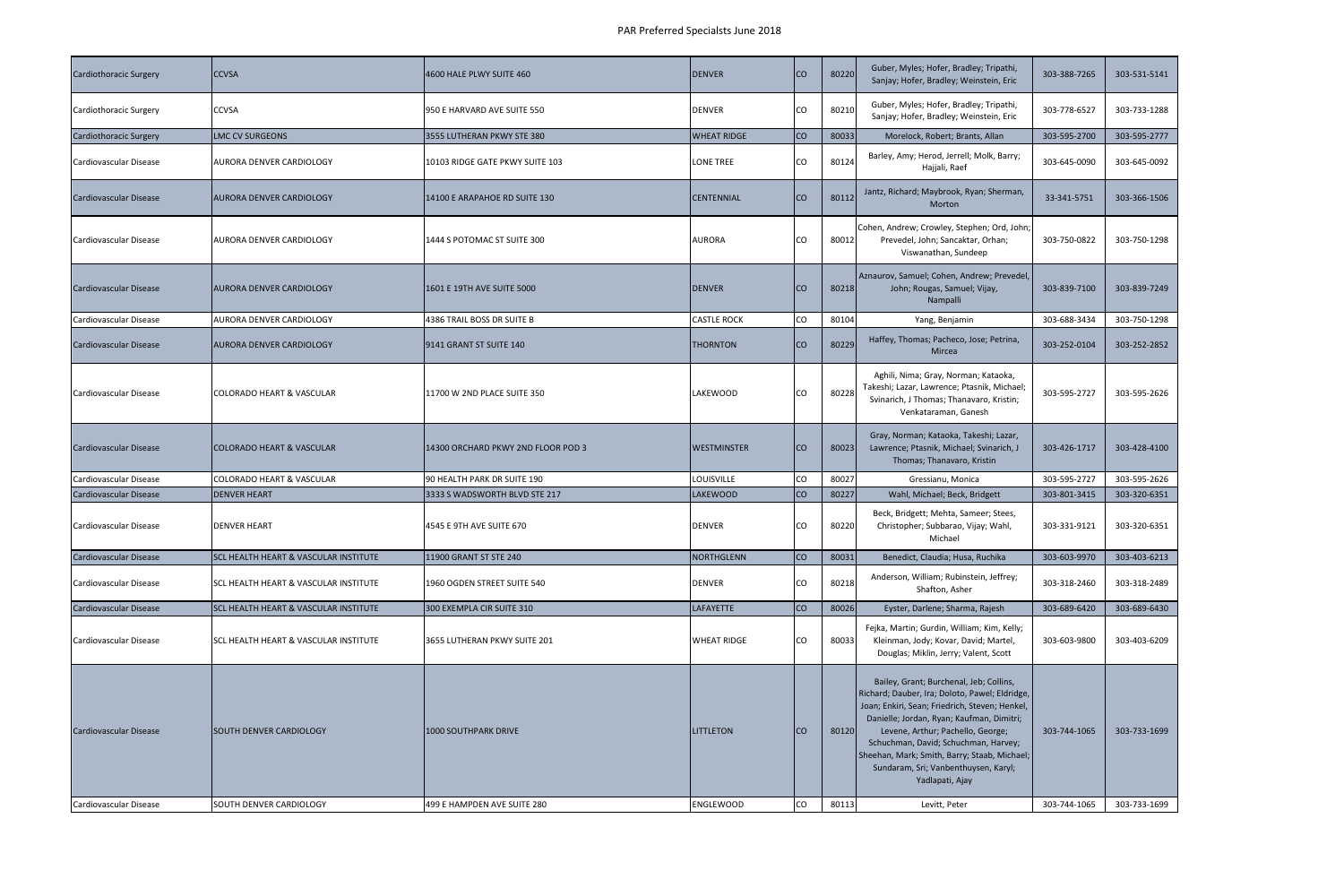| <b>Cardiovascular Surgery</b> | <b>CCVSA</b>                                     | 10103 RIDGEGATE PARKWAY SUITE 209  | <b>DENVER</b>            | <b>CO</b> | 80124 | Cooper, Michael; Hofer, Bradley; Hupp,<br>Colleen; Kret, Marcus; Weinstein, Eric                                                                                                                   | 303-778-6527 | 303-733-1288 |
|-------------------------------|--------------------------------------------------|------------------------------------|--------------------------|-----------|-------|----------------------------------------------------------------------------------------------------------------------------------------------------------------------------------------------------|--------------|--------------|
| Cardiovascular Surgery        | <b>CCVSA</b>                                     | 11700 W 2ND PLACE SUITE 210        | <b>LAKEWOOD</b>          | CO        | 80228 | Cooper, Michael; Hofer, Bradley; Hupp,<br>Colleen; Kret, Marcus; Weinstein, Eric                                                                                                                   | 303-778-6527 | 303-733-1288 |
| <b>Cardiovascular Surgery</b> | <b>CCVSA</b>                                     | 4600 HALE PLWY SUITE 460           | <b>DENVER</b>            | <b>CO</b> | 80220 | Cooper, Michael; Hofer, Bradley; Hupp,<br>Colleen; Kret, Marcus; Weinstein, Eric                                                                                                                   | 303-388-7265 | 303-531-5141 |
| Cardiovascular Surgery        | <b>CCVSA</b>                                     | 950 E HARVARD AVE SUITE 550        | <b>DENVER</b>            | CO        | 80210 | Cooper, Michael; Hofer, Bradley; Hupp,<br>Colleen; Kret, Marcus; Weinstein, Eric                                                                                                                   | 303-778-6527 | 303-733-1288 |
| <b>Cardiovascular Surgery</b> | <b>SCL HEALTH HEART &amp; VASCULAR INSTITUTE</b> | 1960 OGDEN ST SUITE 540            | <b>DENVER</b>            | <b>CO</b> | 80218 | Ammons, Mark; Miller, Kevin; Shofnos,<br>Jason                                                                                                                                                     | 303-318-2460 | 303-318-2489 |
| <b>Colorectal Surgery</b>     | ROCKY MOUNTAIN SURGICAL ASSOCIATES               | 4545 E 9TH AVE SUITE 460           | <b>DENVER</b>            | co        | 80220 | Mac Donald, Robert; Plaus, William;<br>Schatz, Lisa                                                                                                                                                | 303-388-2922 | 303-388-2962 |
| <b>Colorectal Surgery</b>     | <b>SURG ONE</b>                                  | 10103 RIDGE GATE PARKWAY SUITE 208 | <b>LONE TREE</b>         | co        | 80124 | Benson, Douglas; Blake, Kenneth                                                                                                                                                                    | 303-535-5350 | 303-789-2628 |
| <b>Colorectal Surgery</b>     | <b>SURG ONE</b>                                  | 11960 LIONESS WAY SUITE 220        | <b>PARKER</b>            | co        | 80134 | Blake, Kenneth; Nandi, Santosh;<br>Sakamoto, Glenn David                                                                                                                                           | 303-788-8989 | 303-788-8982 |
| <b>Colorectal Surgery</b>     | <b>SURG ONE</b>                                  | 11960 W LIONESS WAY SUITE 220      | <b>PARKER</b>            | Ico       | 80134 | Vernon, Walter                                                                                                                                                                                     | 303-788-8989 | 303-788-8982 |
| <b>Colorectal Surgery</b>     | <b>SURG ONE</b>                                  | 1400 S POTOMAC ST SUITE 120        | <b>AURORA</b>            | CO        | 80012 | Bertelson, Noelle; Brown, Craig; Sellers,<br>Graham; Strutt, Warren                                                                                                                                | 303-839-5669 | 303-839-1216 |
| <b>Colorectal Surgery</b>     | <b>SURG ONE</b>                                  | 150 OLD LARAMIE TRAIL SUITE 130    | <b>LAFAYETTE</b>         | <b>CO</b> | 80026 | Bertelson, Noelle; Brown, Craig; Sellers,<br>Graham; Strutt, Warren                                                                                                                                | 303-839-5669 | 303-839-1216 |
| <b>Colorectal Surgery</b>     | <b>SURG ONE</b>                                  | 1601 E 19TH AVE SUITE 6300         | <b>DENVER</b>            | CO        | 80218 | Bertelson, Noelle; Brown, Craig; Sellers,<br>Graham; Strutt, Warren                                                                                                                                | 303-839-5669 | 303-839-1216 |
|                               |                                                  |                                    |                          |           |       |                                                                                                                                                                                                    |              |              |
| <b>Colorectal Surgery</b>     | <b>SURG ONE</b>                                  | 401 W HAMPDEN AVE SUITE 230        | <b>ENGLEWOOD</b>         | co        | 80110 | Deline, James                                                                                                                                                                                      | 303-788-8989 | 303-788-8982 |
| <b>Colorectal Surgery</b>     | <b>SURG ONE</b>                                  | 401 W HAMPDEN PL SUITE 250         | <b>ENGLEWOOD</b>         | co        | 80110 | Nandi, Santosh; Sakamoto, Glenn David                                                                                                                                                              | 303-777-8346 | 303-761-4252 |
| <b>Colorectal Surgery</b>     | <b>SURG ONE</b>                                  | 4600 HALE PKWY SUITE 430           | <b>DENVER</b>            | co        | 80220 | Longcope, David; Sgambati, Susan                                                                                                                                                                   | 303-377-6401 | 303-761-4252 |
| <b>Colorectal Surgery</b>     | SURGICAL SPECIALISTS OF COLORADO                 | 10103 RIDGEGATE PARKWAY SUITE 211  | <b>LONE TREE</b>         | CO        | 80124 | Strobos, Eben                                                                                                                                                                                      | 720-376-0554 | 303-940-8400 |
| <b>Colorectal Surgery</b>     | SURGICAL SPECIALISTS OF COLORADO                 | 11600 W 2ND PLACE SUITE 360        | <b>LAKEWOOD</b>          | <b>CO</b> | 80228 | Strobos, Eben                                                                                                                                                                                      | 720-321-8470 |              |
| <b>Colorectal Surgery</b>     | SURGICAL SPECIALISTS OF COLORADO                 | 1721 E 19TH AVE SUITE 454          | <b>DENVER</b>            | CO        | 80128 | Strobos, Eben                                                                                                                                                                                      | 303-860-7099 | 303-860-7081 |
| <b>Colorectal Surgery</b>     | SURGICAL SPECIALISTS OF COLORADO                 | 3455 LUTHERAN PARKWAY SUITE 290    | <b>WHEAT RIDGE</b>       | co        | 80033 | Strobos, Eben                                                                                                                                                                                      | 303-940-8200 |              |
| <b>Colorectal Surgery</b>     | SURGICAL SPECIALISTS OF COLORADO                 | 400 INDIANA ST SUITE 200           | <b>GOLDEN</b>            | <b>co</b> | 80401 | Strobos, Eben                                                                                                                                                                                      | 303-940-8200 | 303-940-8400 |
| Dermatology                   | ABOUT SKIN DERMATOLOGY AND DERMSURGERY           | 10099 RIDGE GATE PKWY SUITE 490    | LONE TREE                | <b>CO</b> | 80124 | Cohen, Joel; Contreras, Michael; Ho,<br>Stephen; Stoler, Samantha                                                                                                                                  | 303-567-7546 | 303-567-7547 |
| Dermatology                   | ABOUT SKIN DERMATOLOGY AND DERMSURGERY           | 5340 S QUEBEC ST SUITE 300         | <b>GREENWOOD VILLAGE</b> | Ico       | 80111 | Cohen, Joel; Contreras, Michael; Ho,<br>Stephen; Stoler, Samantha                                                                                                                                  | 303-567-7546 | 303-567-7547 |
|                               | <b>ACCENT DERMATOLOGY AND LASER INSTITUTE</b>    | 400 INDIANA ST SUITE 390           | <b>GOLDEN</b>            | <b>CO</b> | 80401 | Huang, Stephen; Sawada, Kathleen                                                                                                                                                                   | 303-463-9600 | 303-403-9919 |
| Dermatology<br>Dermatology    | ADVANCED DERMATOLOGY                             | 12645 E EUCLID DR                  | <b>CENTENNIAL</b>        | ICO       |       | Amsbaugh, Sean; Brenman, Steven;<br>Chapman, James; Gamble, Ryan; Grant, Paul;<br>80111 Hanson, Anne; Johnson, Darlene; Papadeas,<br>Gregory; Ray, Jennifer; Surovik, Jamie;<br>Swanson, Elizabeth | 303-493-1910 | 303-493-1915 |
| Dermatology                   | ADVANCED DERMATOLOGY                             | 13701 E MISSISSIPPI AVE SUITE 320  | <b>AURORA</b>            | co        | 80012 | Devito, James                                                                                                                                                                                      | 303-350-4500 | 303-350-4501 |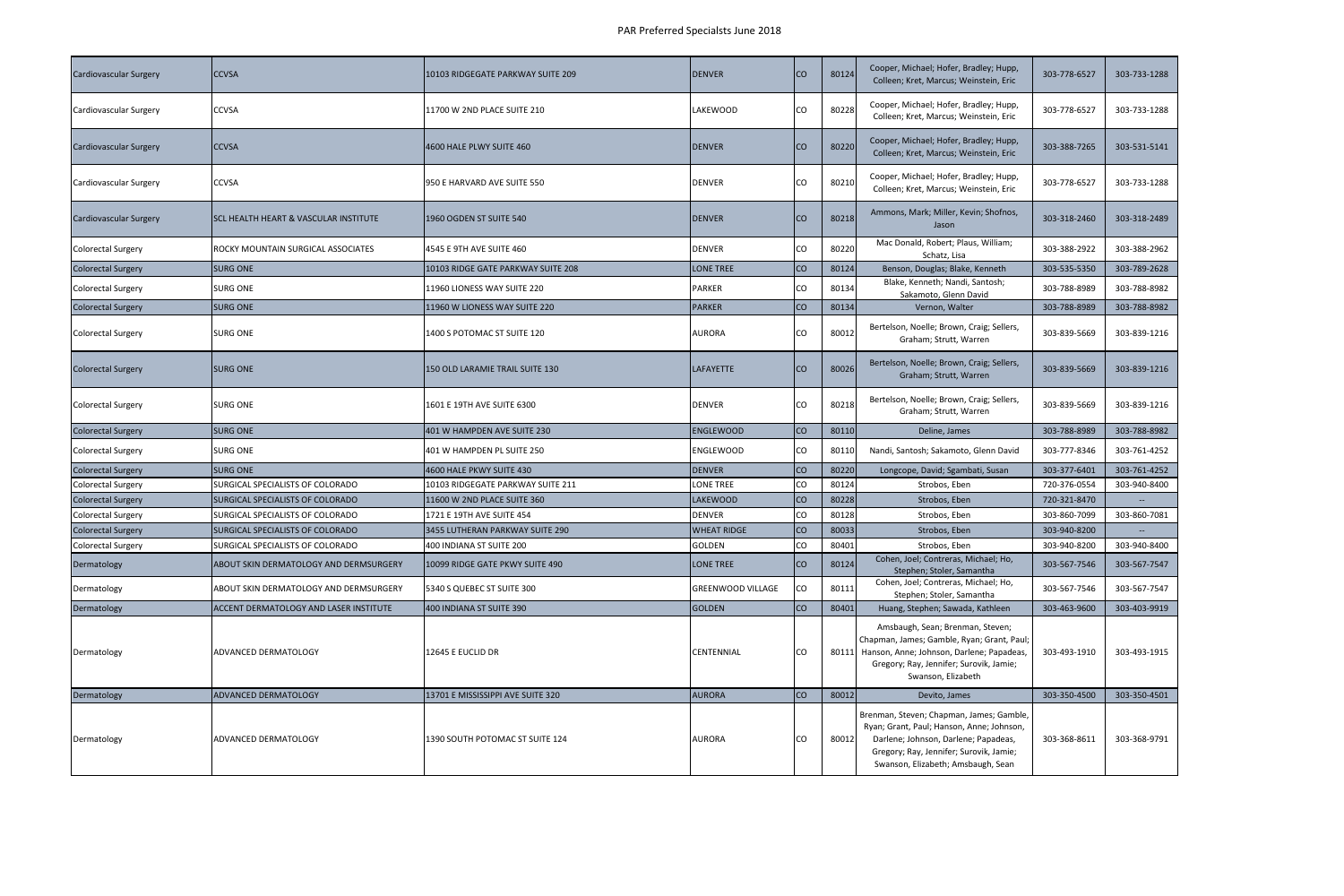| Dermatology | ADVANCED DERMATOLOGY             | 2352 MEADOWS BLVD SUITE 220      | <b>CASTLE ROCK</b>       | ICO       |       | Amsbaugh, Sean; Brenman, Steven;<br>Chapman, James; Gamble, Ryan; Grant, Paul;<br>80111 Hanson, Anne; Johnson, Darlene; Papadeas,<br>Gregory; Ray, Jennifer; Surovik, Jamie;<br>Swanson, Elizabeth                | 303-368-8611 |              |
|-------------|----------------------------------|----------------------------------|--------------------------|-----------|-------|-------------------------------------------------------------------------------------------------------------------------------------------------------------------------------------------------------------------|--------------|--------------|
| Dermatology | ADVANCED DERMATOLOGY             | 2970 QUEBEC ST SUITE 200         | <b>DENVER</b>            | CO        | 80207 | Vukmer, Tyler                                                                                                                                                                                                     | 303-426-4525 | 720-941-5597 |
| Dermatology | ADVANCED DERMATOLOGY             | 30960 STAGECOACH BLVD SUITE W140 | <b>EVERGREEN</b>         | Ico       |       | Papadeas, Gregory; Ray, Jennifer; Surovik,<br>Jamie; Swanson, Elizabeth; Maino, Kimberly;<br>80439 Capin, Leslie; Devito, James; Draper, Bradley;<br>Szabo, Sarolta; Chevalier, Michelle; Theriault,<br>Alexandra | 303-670-7065 | 303-670-7067 |
| Dermatology | ADVANCED DERMATOLOGY             | 9399 CROWN CREST BLVD SUITE 400  | <b>PARKER</b>            | CO        | 80112 | Maino, Kimberly                                                                                                                                                                                                   | 303-840-1472 | 303-840-1473 |
| Dermatology | ADVANCED DERMATOLOGY             | 9570 KINGSTON COURT SUITE 100    | <b>ENGLEWOOD</b>         | <b>CO</b> | 80112 | Capin, Leslie; Devito, James                                                                                                                                                                                      | 303-350-4500 | 303-350-4501 |
| Dermatology | ALTA VISTA DERMATOLOGY           | 206 W COUNTY LINE RD SUITE 340   | <b>HIGHLANDS RANCH</b>   | <b>CO</b> | 80129 | Draper, Bradley; Szabo, Sarolta                                                                                                                                                                                   | 303-888-6426 | 303-302-1659 |
| Dermatology | APEX DERMATOLOGY                 | 125 RAMPART WAY SUITE 220        | <b>DENVER</b>            | ICO       | 80230 | Chevalier, Michelle; Theriault, Alexandra                                                                                                                                                                         | 303-611-1525 | 303-952-2153 |
| Dermatology | APEX DERMATOLOGY                 | 1420 W CANAL CT SUITE 50         | <b>LITTLETON</b>         | CO        | 80120 | Chevalier, Michelle; Theriault, Alexandra                                                                                                                                                                         | 303-795-2030 | 303-795-2153 |
| Dermatology | ASARCH CENTER                    | 11700 W 2ND PL SUITE 435         | <b>LAKEWOOD</b>          | Ico       | 80226 | Asarch, Richard; Hoffman, Daniel; Riddle,<br>Tanya; Thomason, Laura; Twede, James                                                                                                                                 | 303-761-7797 | 303-789-2995 |
| Dermatology | ASARCH CENTER                    | 2352 MEADOWS BLVD SUITE 340      | <b>CASTLE ROCK</b>       | CO        | 80109 | Twede, James; Asarch, Richard; Hoffman,<br>Daniel; Riddle, Tanya; Thomason, Laura                                                                                                                                 | 303-761-7797 | 303-789-2995 |
| Dermatology | ASARCH CENTER                    | 3701 S CLARKSON ST FL 4          | <b>ENGLEWOOD</b>         | CO        | 80113 | Asarch, Richard; Hoffman, Daniel; Riddle,<br>Tanya; Thomason, Laura; Twede, James                                                                                                                                 | 303-761-7797 | 303-789-2995 |
| Dermatology | <b>ASARCH CENTER</b>             | 500 W 144TH AVE SUITE 220        | WESTMINSTER              | CO        | 80023 | Asarch, Richard; Hoffman, Daniel; Riddle,<br>Tanya; Thomason, Laura; Twede, James                                                                                                                                 | 303-761-7797 | 303-789-2995 |
| Dermatology | CENTER FOR ADVANCED DERMATOLOGY  | 3455 S YARROW ST                 | <b>LAKEWOOD</b>          | <b>CO</b> | 80227 | Giovanielli, Kira; Hurt, David; Mcdonnell,<br>Michaela                                                                                                                                                            | 303-989-5231 | 303-989-9785 |
| Dermatology | CENTER FOR ADVANCED DERMATOLOGY  | 7950 KIPLING ST SUITE 102        | ARVADA                   | CO        | 80005 | Giovanielli, Kira; Hurt, David; Mcdonnell,<br>Michaela                                                                                                                                                            | 303-424-6248 | 303-424-3360 |
| Dermatology | COLORADO DERMATOLOGY SPECIALISTS | 1960 OGDEN STREET SUITE 555      | <b>DENVER</b>            | <b>CO</b> | 80218 | Dajani, Zeina A; Frankel, Stephanie; Lemon,<br>Meg; Schleve, Milton                                                                                                                                               | 303-831-0400 | 338-310-0417 |
| Dermatology | COLORADO DERMATOLOGY SPECIALISTS | 3540 S POPLAR ST SUITE 300       | <b>DENVER</b>            | CO        | 80237 | Dajani, Zeina A; Frankel, Stephanie; Lemon,<br>Meg; Schleve, Milton                                                                                                                                               | 303-850-9715 | 303-850-0649 |
| Dermatology | COLORADO DERMATOLOGY SPECIALISTS | 7000 E BELLEVIEW AVE SUITE 209   | <b>GREENWOOD VILLAGE</b> | co        | 80111 | Serota, Marc; Wong, Melanie                                                                                                                                                                                       | 303-850-9715 | 303-850-0649 |
| Dermatology | DENVER DERMATOLOGY CONSULTANTS   | 1551 MILKY WAY                   | <b>THORNTON</b>          | lco       | 80260 | Laffer, Matthew; Simodynes, Joseph;<br>Wright, Robert                                                                                                                                                             | 720-773-9816 | 303-428-6381 |
| Dermatology | DENVER DERMATOLOGY CONSULTANTS   | 2970 QUEBEC ST SUITE 200         | <b>DENVER</b>            | <b>CO</b> | 80207 | Ghiselli, Samantha; Laffer, Matthew; Nelson,<br>Danielle; Simodynes, Joseph; Welch, Erin                                                                                                                          | 303-426-4525 | 720-941-5597 |
| Dermatology | DENVER DERMATOLOGY CONSULTANTS   | 8550 W 38TH AVE SUITE 108        | <b>WHEAT RIDGE</b>       | CO        | 80033 | Nelson, Danielle; Packer, Robert;<br>Simodynes, Joseph; Welch, Erin; Wright,<br>Robert                                                                                                                            | 303-426-4525 | 303-421-2121 |
| Dermatology | DERMATOLOGY SPECIALISTS          | 10359 N FEDERAL BLVD SUITE 210   | <b>WESTMINSTER</b>       | <b>CO</b> | 80260 | Allen, Shawn; Alonso, Carol; Benoit,<br>Anastasia; Simmons, Rachel; Wallace,<br>Genevieve                                                                                                                         | 303-442-6647 | 303-442-2696 |
| Dermatology | DERMATOLOGY SPECIALISTS          | 2880 FOLSOM STREET SUITE 200     | <b>BOULDER</b>           | CO        | 80304 | Allen, Shawn; Alonso, Carol; Benoit,<br>Anastasia; Simmons, Rachel; Wallace,<br>Genevieve                                                                                                                         | 303-442-6647 | 303-442-2696 |
| Dermatology | <b>DERMATOLOGY SPECIALISTS</b>   | 36 SOUTH 18TH AVE SUITE H        | <b>BRIGHTON</b>          | <b>CO</b> | 80601 | Benoit, Anastasia; Wallace, Genevieve; Allen,<br>Shawn; Simmons, Rachel                                                                                                                                           | 303-442-6647 | 303-442-2696 |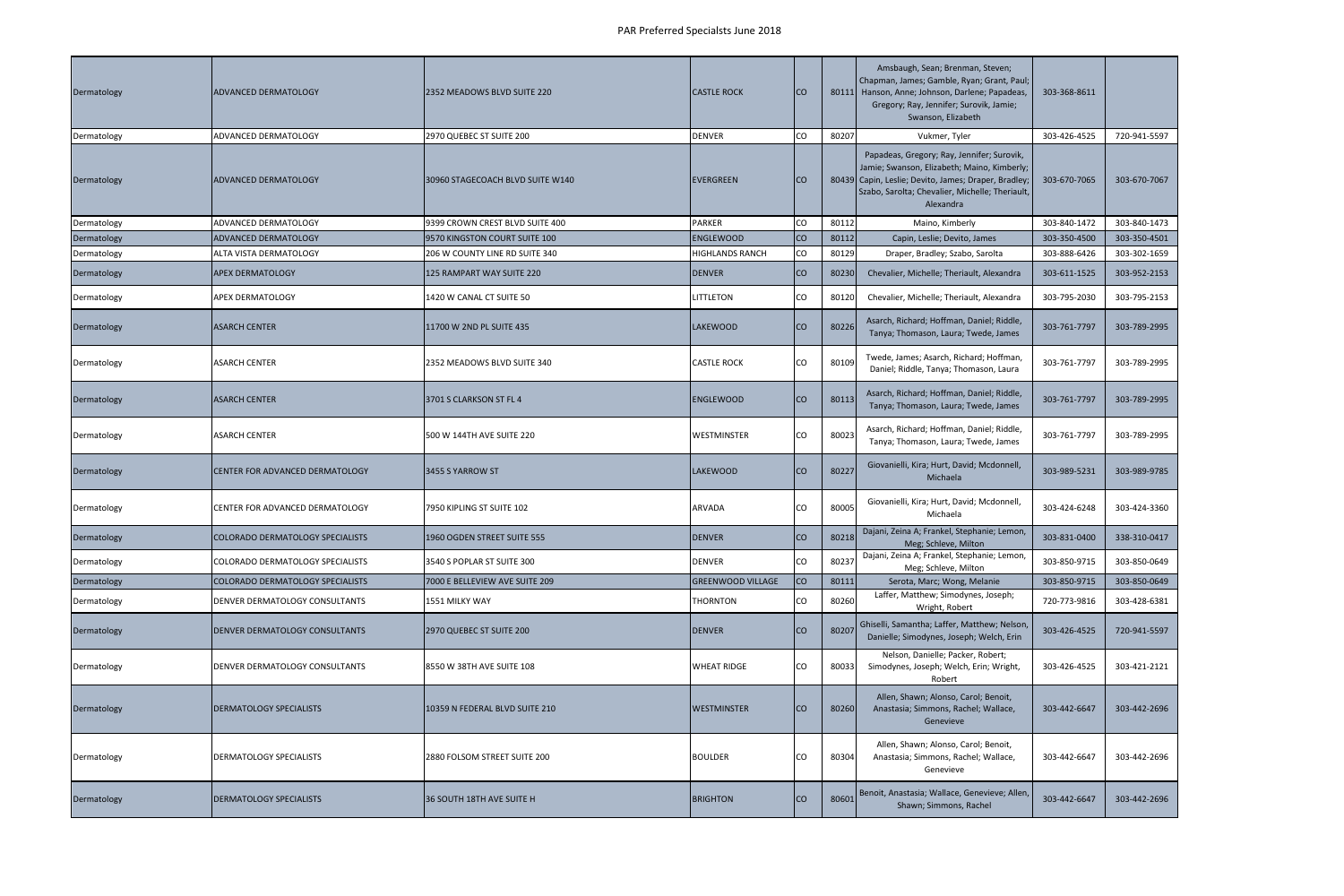| Dermatology              | DERMATOLOGY SPECIALISTS                                                          | 433 SUMMIT BLVD SUITE 201                                    | BROOMFIELD         | CO.       | 80021 | Allen, Shawn; Alonso, Carol; Benoit,<br>Anastasia; Simmons, Rachel; Wallace,<br>Genevieve                                  | 303-442-6647 | 303-442-2696      |
|--------------------------|----------------------------------------------------------------------------------|--------------------------------------------------------------|--------------------|-----------|-------|----------------------------------------------------------------------------------------------------------------------------|--------------|-------------------|
| Dermatology              | FLAT IRON DERMATOLOGY                                                            | 13605 XAVIER LANE SUITE B                                    | <b>BROOMFIELD</b>  | co        | 80020 | Smith, Christopher                                                                                                         | 303-404-3376 | 303-468-8793      |
| Dermatology              | FLAT IRON DERMATOLOGY                                                            | 4075 E 128TH AVE                                             | <b>THORNTON</b>    | CO        | 80241 | Smith, Christopher                                                                                                         | 303-404-3376 | 303-468-8793      |
| Dermatology              | <b>HILL CENTER FOR DERMATOLOGY</b>                                               | 17560 S GOLDEN RD SUITE 100                                  | <b>GOLDEN</b>      | <b>CO</b> | 80401 | Fender, Anne; Hill, Stanley; Rangwala,<br>Sophia                                                                           | 303-526-1117 | 303-278-0611      |
| Dermatology              | <b>KAREN SUNDBY MD</b>                                                           | 4700 HALE PKWY SUITE 140                                     | <b>DENVER</b>      | CO        | 80220 | Sundby, Karen                                                                                                              | 303-388-8807 | 303-962-0329      |
| Dermatology              | PEAK DERMATOLOGY                                                                 | 2009 W LITTLETON BLVD SUITE 100                              | <b>LITTLETON</b>   | co        | 80120 | Greene, Riley; Howe, William                                                                                               | 303-221-4448 | 720-287-6235      |
| <b>Endocrine Surgery</b> | DENVER CENTER FOR ENDOCRINE SURGERY                                              | 4500 E 9TH AVE SUITE 150                                     | <b>DENVER</b>      | CO        | 80220 | Vanderveen, Kimberly                                                                                                       | 303-407-0280 | 303-407-0284      |
| <b>Endocrine Surgery</b> | ROCKY MOUNTAIN CANCER CENTERS                                                    | 1800 WILLIAMS ST SUITE 200                                   | <b>DENVER</b>      | <b>CO</b> | 80218 | Liu, Eric                                                                                                                  | 303-388-4876 | 303-285-5097      |
| Endocrinology            | DENVER ENDOCRINOLOGY DIABETES & THYROID<br><b>CENTER</b>                         | 799 E HAMPDEN AVE SUITE 525                                  | <b>ENGLEWOOD</b>   | CO        | 80113 | Buckley, Linda; Gerard, Lori; John,<br>Rebecca                                                                             | 303-321-2644 | 303-321-2446      |
| Endocrinology            | DIABETES & ENDOCRINOLOGY OF DENVER                                               | 10103 RIDGEGATE PKWY SUITE 211                               | <b>LONE TREE</b>   | co        | 80124 | Weinstein, Alan                                                                                                            | 720-282-2288 | 720-282-2048      |
| Endocrinology            | ENDOCRINOLOGY DIABETES & THYROID SPECIALISTS<br>OF COLORADO                      | 11700 W 2ND PL SUITE 410                                     | LAKEWOOD           | CO        | 80228 | Bernard, Jennifer; Reiher, Alexanda                                                                                        | 720-321-8460 | 720-321-8461      |
| Endocrinology            | <b>HOWARD J KERSTEIN MD</b>                                                      | 4101 E LOUISIANA AVE SUITE 200                               | <b>DENVER</b>      | CO        | 80246 | Kerstein, Howard                                                                                                           | 303-394-2888 | 303-322-0475      |
| Endocrinology            | PARKER ENDOCRINOLOGY                                                             | 9397 CROWN CREST BLVD SUITE 431                              | <b>PARKER</b>      | <b>CO</b> | 80138 | Long, Sharmini; Wagh, Sujata                                                                                               | 303-649-3115 | 303-649-3116      |
| Endocrinology            | <b>SCL PHYSICIANS ENDOCRINOLOGY</b>                                              | 3555 LUTHERAN PKWY SUITE 180                                 | <b>WHEAT RIDGE</b> | co        | 80033 | Cassara, Michelle; Lund, Gregory                                                                                           | 303-403-7933 | 303-403-7945      |
| Endocrinology            | SUSAN A SHERMAN MD                                                               | 14100 E ARAPAHOE RD SUITE 350                                | CENTENNIAL         | CO        | 80112 | Sherman, Susan                                                                                                             | 303-680-1200 | 303-680-7225      |
| Gastroenterology         | <b>COLORADO GASTROENTEROLOGY</b>                                                 | 1444 SOUTH POTOMAC ST SUITE 100                              | <b>AURORA</b>      | <b>CO</b> | 80012 | Brenner, Jennifer; Frank, Jeffrey; Rufner,<br>Kevin; Sieja, Kevin; Trouillot, Thomas                                       | 303-861-0808 | 303-861-2193      |
| Gastroenterology         | COLORADO GASTROENTEROLOGY                                                        | 1960 OGDEN ST SUITE 220                                      | <b>DENVER</b>      | Ico       | 80218 | Rufner, Kevin; Sieja, Kevin; Trouillot,<br><b>Thomas</b>                                                                   | 303-861-0808 | 303-861-2193      |
| Gastroenterology         | <b>COLORADO GASTROENTEROLOGY</b>                                                 | 1960 OGDEN STREET SUITE 220                                  | <b>DENVER</b>      | <b>CO</b> | 80218 | Brenner, Jennifer; Frank, Jeffrey                                                                                          | 303-861-0808 | 303-861-2193      |
| Gastroenterology         | COLORADO GASTROENTEROLOGY                                                        | 400 INDIANA ST SUITE 130                                     | GOLDEN             | CO        | 80401 | Brenner, Jennifer; Frank, Jeffrey; Rufner,<br>Kevin; Sieja, Kevin; Trouillot, Thomas                                       | 303-861-0808 | 303-861-2193      |
| Gastroenterology         | ROCKY MOUNTAIN GASTROENTEROLOGY                                                  | 1001 SOUTHPARK DR                                            | <b>LITTLETON</b>   | <b>CO</b> | 80120 | Triebling, Andrzej                                                                                                         | 303-722-8987 | 303-722-2935      |
| Gastroenterology         | ROCKY MOUNTAIN GASTROENTEROLOGY ST<br><b>ANTHONY NORTH</b>                       | 14300 ORCHARD PKWY                                           | WESTMINSTER        | co        | 80023 | Pulju, James                                                                                                               | 303-463-3900 | 303-463-3999      |
| Gastroenterology         | ROCKY MOUNTAIN GASTROENTEROLOGY AURORA                                           | 1400 S POTOMAC ST SUITE 120                                  | <b>AURORA</b>      | <b>CO</b> | 80012 | Barakat, Jehad; Husain, Asif; Madrid,<br>Anthony; Michaletz-Onody, Patrice; Rafiq,<br>Shazia                               | 303-671-5553 | 303-671-0332      |
| Gastroenterology         | ROCKY MOUNTAIN GASTROENTEROLOGY CENTENNIAL 13111 EAST BRIARWOOD AVENUE SUITE 300 |                                                              | CENTENNIAL         | ICO.      | 80112 | Barakat, Jehad; Husain, Asif; Michaletz-<br>Onody, Patrice; Rafiq, Shazia; Madrid,<br>Anthony                              | 303-671-5553 | 303-671-0332      |
| Gastroenterology         | ROCKY MOUNTAIN GASTROENTEROLOGY DENVER<br>ROSE MEDICAL CENTER                    | 4500 E 9TH AVE SUITE 560                                     | <b>DENVER</b>      | <b>CO</b> | 80220 | Anouna, Sam; Moss, Jennifer                                                                                                | 303-388-6874 | $\qquad \qquad -$ |
| Gastroenterology         | ROCKY MOUNTAIN GASTROENTEROLOGY LAKEWOOD 355 UNION BLVD SUITE 200                |                                                              | LAKEWOOD           | CO        | 80228 | Goff, John; Jain, Rajesh; Korson, Andrew;<br>Lattimore, Waymon; Mackenzie, Scott;<br>Wisser, Kathryn                       | 303-463-3900 | 303-573-1013      |
| Gastroenterology         | ROCKY MOUNTAIN GASTROENTEROLOGY LITTLETON                                        | 1001 SOUTHPARK DR                                            | LITTLETON          | <b>CO</b> | 80120 | Bilir, Bahri; Evans, Luke; Gun, Nuray;<br>Lawrence, Steven; Rhee, James; Sarges,<br>Philip; Springer, Erik                 | 303-722-8987 | 303-722-2935      |
| Gastroenterology         | ROCKY MOUNTAIN GASTROENTEROLOGY THORNTON<br>& WESTMINSTER                        | 10001 N WASHINGTON ST                                        | THORNTON           | CO        | 80229 | Deneault, Paul; Higham-Kessler, James; Moss,<br>Jennifer; Rana, Shazad; Walker, Bruce;<br>Weiner, Gareth; Jensen, Geoffrey | 303-252-4442 | 303-252-9095      |
| Gastroenterology         | SOUTH DENVER GASTROENTEROLOGY                                                    | 10103 RIDGE GATE PARKWAY SUITE 312A<br><b>ASPEN BUILDING</b> | <b>LONE TREE</b>   | <b>CO</b> | 80124 | Powers, Bernard                                                                                                            | 303-788-8888 | 303-790-2567      |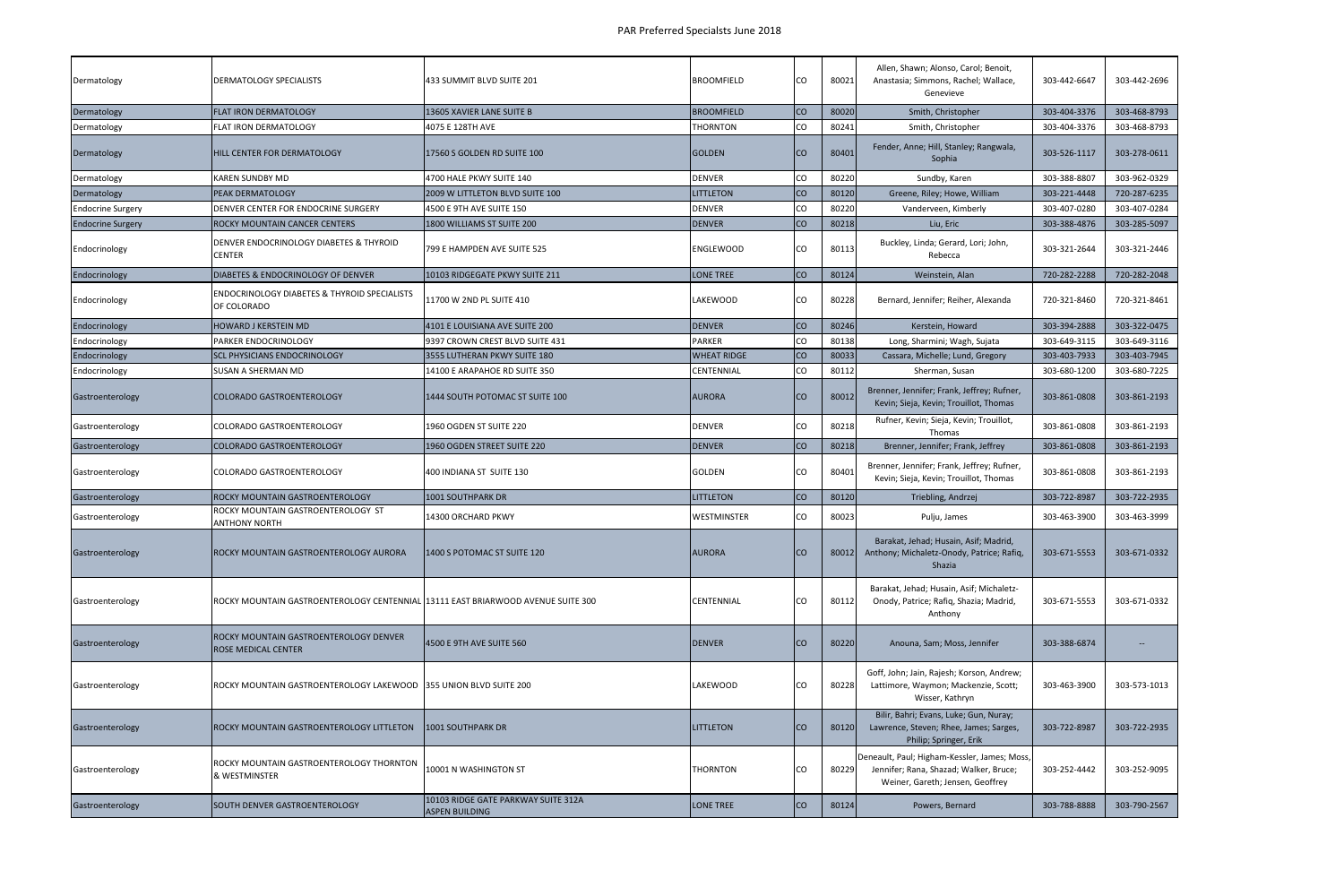| Gastroenterology       | SOUTH DENVER GASTROENTEROLOGY         | 10103 RIDGEGATE PARKWAY SUITE 312A ASPEN BUILDING         | <b>LONE TREE</b>         | <b>CO</b> | 80124 | Jensen, Geoffrey; Kim, Lawrence; Lee, Erika;<br>Lewis, Frederick; Nichols, Matthew; Patt,<br>Cary; Cohn, Aaron; Ende, Alexander;<br>Fairbanks, Kyrsten; Kovalak, Mary; Kugelmas,<br>Marcelo; Le, Peter; Lee, Theresa; Mathew,<br>Lisa; Pieramici, Eric; Roman, Richard; Swize,<br>Lisa; Vahabzadeh, Babac; Carreira, Fernando;<br>Rosenberg, Laura               | 303-788-8888 | 303-790-2567 |
|------------------------|---------------------------------------|-----------------------------------------------------------|--------------------------|-----------|-------|------------------------------------------------------------------------------------------------------------------------------------------------------------------------------------------------------------------------------------------------------------------------------------------------------------------------------------------------------------------|--------------|--------------|
| Gastroenterology       | SOUTH DENVER GASTROENTEROLOGY         | 499 E HAMPDEN AVE SUITE 420                               | <b>ENGLEWOOD</b>         | <b>CO</b> | 80113 | Powers, Bernard                                                                                                                                                                                                                                                                                                                                                  | 303-788-8888 | 303-790-2567 |
| Gastroenterology       | SOUTH DENVER GASTROENTEROLOGY         | 499 EAST HAMPDEN SUITE 420                                | <b>ENGLEWOOD</b>         | <b>CO</b> | 80113 | Fairbanks, Kyrsten; Jensen, Geoffrey; Kim,<br>Lawrence; Kovalak, Mary; Kugelmas,<br>Marcelo; Le, Peter; Lee, Erika; Lee, Theresa;<br>Lewis, Frederick; Mathew, Lisa; Mathew, Lisa;<br>Nichols, Matthew; Patt, Cary; Pieramici, Eric;<br>Roman, Richard; Rosenberg, Laura; Swize,<br>Lisa; Vahabzadeh, Babac; Carreira, Fernando;<br>Cohn, Aaron; Ende, Alexander | 303-788-8888 | 303-790-2567 |
| Gastroenterology       | SOUTH DENVER GASTROENTEROLOGY         | 9397 CROWN CREST BLVD SUITE 221 ALPINE BUILDING           | <b>PARKER</b>            | Ico       | 80138 | Carreira, Fernando; Cohn, Aaron; Ende,<br>Alexander; Fairbanks, Kyrsten; Jensen,<br>Geoffrey; Kim, Lawrence; Kovalak, Mary;<br>Kugelmas, Marcelo; Le, Peter; Lee, Erika; Lee,<br>Theresa; Lewis, Frederick; Nichols, Matthew;<br>Patt, Cary; Pieramici, Eric; Roman, Richard;<br>Rosenberg, Laura; Swize, Lisa; Vahabzadeh,<br><b>Babac</b>                      | 303-788-8888 | 303-790-2567 |
| Gastroenterology       | SOUTH DENVER GASTROENTEROLOGY         | 9397 CROWN CREST BLVD SUITE 221 ALPINE<br><b>BUILDING</b> | <b>PARKER</b>            | lCO       | 80138 | Powers, Bernard                                                                                                                                                                                                                                                                                                                                                  | 303-788-8888 | 303-790-2567 |
| <b>General Surgery</b> | CHPG ST ANTHONY NORTH GENERAL SURGERY | 14300 ORCHARD PKWY FL 2 POD 1                             | WESTMINSTER              | <b>CO</b> | 80023 | Barloco, Severn; Oyague, Kathrina;<br>Richardson, Justin; Rosenberger, Alan                                                                                                                                                                                                                                                                                      | 303-430-3900 | 303-430-3910 |
| <b>General Surgery</b> | CHPG SURGEONS                         | 11700 W 2ND PL SUITE 210                                  | LAKEWOOD                 | CO        | 80228 | Beck, David; Cross, Jeffrey; Lovato,<br>Richard                                                                                                                                                                                                                                                                                                                  | 720-321-8080 | $\sim$       |
| <b>General Surgery</b> | <b>DR CRAIG HORNBARGER</b>            | 15530 E BRONCOS PKWY SUITE 180                            | ENGLEWOOD                | <b>CO</b> | 80112 | Hornbarger, Craig                                                                                                                                                                                                                                                                                                                                                | 303-680-8433 | 303-680-4583 |
| <b>General Surgery</b> | ROCKY MOUNTAIN CANCER CENTERS         | 1800 WILLIAMS ST SUITE 200                                | <b>DENVER</b>            | CO        | 80218 | Liu, Eric                                                                                                                                                                                                                                                                                                                                                        | 303-388-4876 | 303-285-5097 |
| <b>General Surgery</b> | ROCKY MOUNTAIN SURGICAL ASSOCIATES    | 4545 E 9TH AVE SUITE 460                                  | <b>DENVER</b>            | ICO       | 80220 | Golembeski, Scott; Mac Donald, Robert;<br>Plaus, William; Schatz, Lisa                                                                                                                                                                                                                                                                                           | 303-882-2922 | 303-882-2962 |
| <b>General Surgery</b> | SURG ONE                              | 10103 RIDGE GATE PARKWAY SUITE 208                        | LONE TREE                | CO        | 80124 | Benson, Douglas                                                                                                                                                                                                                                                                                                                                                  | 303-535-5350 | 303-789-2628 |
| <b>General Surgery</b> | <b>SURG ONE</b>                       | 11960 W LIONESS WAY SUITE 220                             | <b>PARKER</b>            | <b>CO</b> | 80134 | Baer, David                                                                                                                                                                                                                                                                                                                                                      | 303-788-8989 | 303-788-8982 |
| <b>General Surgery</b> | SURG ONE                              | 1601 E 19TH AVE SUITE 3650                                | <b>DENVER</b>            | CO        | 80218 | Haun, William                                                                                                                                                                                                                                                                                                                                                    | 303-839-5669 | 303-839-1216 |
| <b>General Surgery</b> | <b>SURG ONE</b>                       | 1601 E 19TH AVE SUITE 6300                                | <b>DENVER</b>            | co        | 80218 | Brown, Craig                                                                                                                                                                                                                                                                                                                                                     | 303-839-5669 | 303-839-1216 |
| <b>General Surgery</b> | SURG ONE                              | 1601 EAST 19TH AVE SUITE 5500                             | <b>DENVER</b>            | CO        | 80217 | Asolati, Massimo                                                                                                                                                                                                                                                                                                                                                 | 303-839-5669 | 303-839-1216 |
| <b>General Surgery</b> | <b>SURG ONE</b>                       | 2352 MEADOWS BLVD SUITE 220                               | <b>CASTLE ROCK</b>       | co        | 80109 | Lundy, David                                                                                                                                                                                                                                                                                                                                                     | 303-814-8138 | 303-814-8139 |
| <b>General Surgery</b> | SURG ONE                              | 2535 S DOWNING ST SUITE 360                               | <b>DENVER</b>            | CO        | 80210 | Heffron, Thomas                                                                                                                                                                                                                                                                                                                                                  | 303-777-7112 | 303-785-5830 |
| <b>General Surgery</b> | <b>SURG ONE</b>                       | 3333 S BANNOCK ST SUITE 605                               | <b>ENGLEWOOD</b>         | <b>CO</b> | 80110 | Conner, Donald                                                                                                                                                                                                                                                                                                                                                   | 303-810-0232 | 303-819-9856 |
| <b>General Surgery</b> | SURG ONE                              | 401 W HAMPDEN PL SUITE 230                                | <b>DENVER</b>            | CO        | 80217 | Vernon, Walter                                                                                                                                                                                                                                                                                                                                                   | 303-788-8989 | 303-788-8982 |
| <b>General Surgery</b> | <b>SURG ONE</b>                       | 401 W HAMPDEN PL SUITE 230                                | <b>DENVER</b>            | Ico       |       | 80217 Baer, David; Bell, Reginald C W; Deline, James                                                                                                                                                                                                                                                                                                             | 303-788-8989 | 303-788-8982 |
| <b>General Surgery</b> | SURG ONE                              | 401 W HAMPDEN PL SUITE 250                                | ENGLEWOOD                | CO        | 80110 | Kurian, Ashwin                                                                                                                                                                                                                                                                                                                                                   | 303-788-8989 | 303-788-8982 |
| <b>General Surgery</b> | <b>SURG ONE</b>                       | 7720 S BROADWAY SUITE 310                                 | <b>LITTLETON</b>         | <b>CO</b> | 80122 | Hafertepen, Laura                                                                                                                                                                                                                                                                                                                                                | 303-798-0916 | 303-798-0737 |
| <b>General Surgery</b> | SURG ONE                              | 7720 S BROADWAY SUITE 410                                 | LITTLETON                | CO        | 80122 | Bracht, Ruediger                                                                                                                                                                                                                                                                                                                                                 | 303-577-9005 | 303-577-9006 |
| <b>General Surgery</b> | <b>SURG ONE</b>                       | 7750 S BROADWAY SUITE 230                                 | <b>LITTLETON</b>         | <b>CO</b> | 80122 | Smith, Edwin                                                                                                                                                                                                                                                                                                                                                     | 303-788-8989 | 303-788-8982 |
| <b>General Surgery</b> | SURG ONE                              | 8200 E BELLEVIEW AVE SUITE 230C                           | <b>GREENWOOD VILLAGE</b> | <b>CO</b> | 80111 | Widner, Jodi                                                                                                                                                                                                                                                                                                                                                     | 303-798-0916 | 303-798-0737 |
| <b>General Surgery</b> | <b>SURG ONE</b>                       | 8200 E BELLEVIEW AVE SUITE 295E                           | <b>GREENWOOD VILLAGE</b> | $ $ co    | 80111 | Hafertepen, Laura                                                                                                                                                                                                                                                                                                                                                | 303-798-0916 | 303-798-0737 |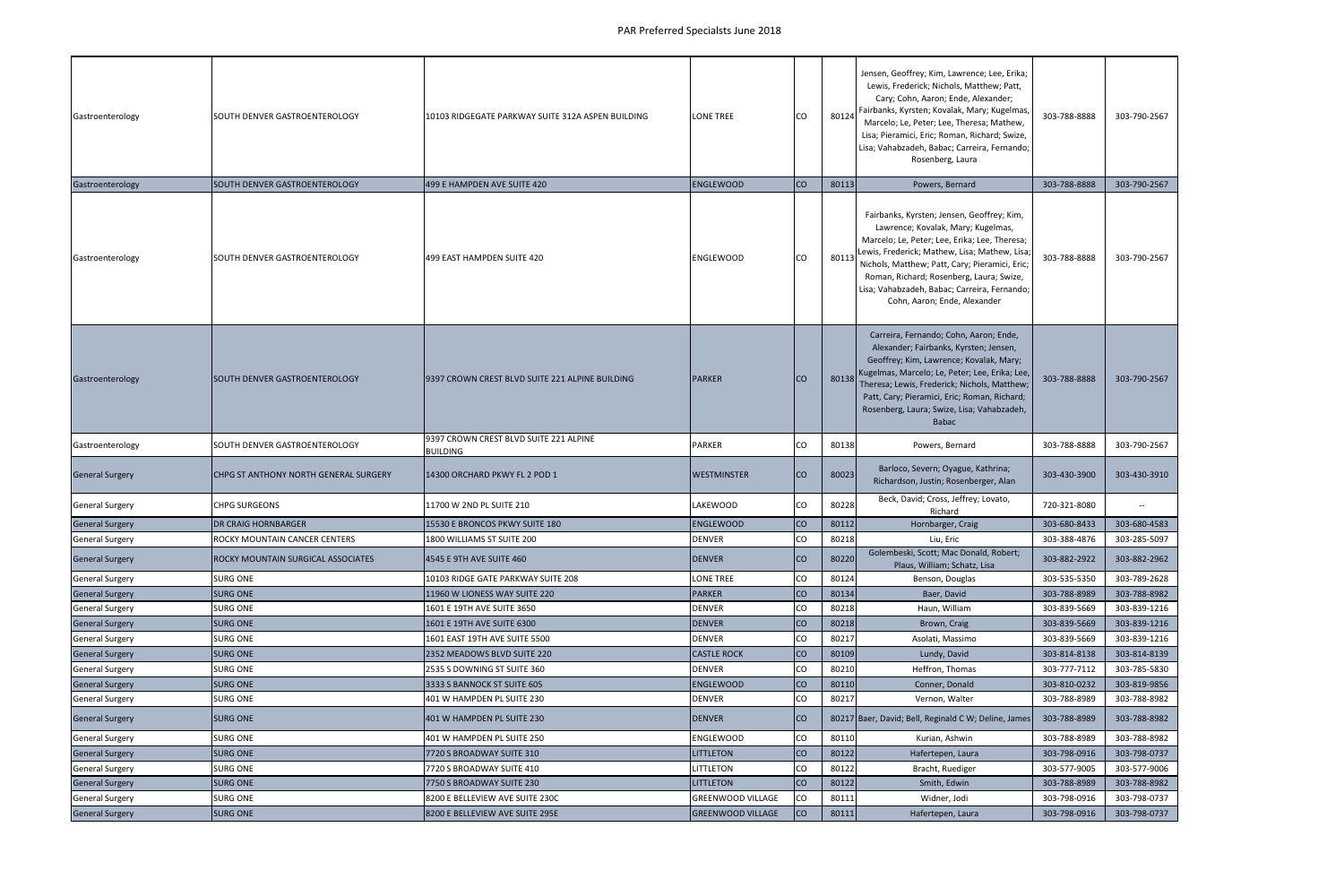| <b>General Surgery</b>        | SURGICAL SPECIALISTS OF COLORADO         | 10103 RIDGEGATE PARKWAY SUITE 211 | <b>LONE TREE</b>   | <b>CO</b> | 80124 | Antenucci, Krista; Asad, Juhi; Baer, Bryan;<br>Brew, Elizabeth; Caifa, Rachel; Davis, Ashley;<br>Irani, Katayun; Johnson, Karen; Knight,<br>Rebecca; Livengood, Joseph; Madayag,<br>Robert; Mains, Charles; Marshall, Robert;<br>Mitchell, Vance; Offner, Patrick; Olson,<br>Robert; Pinson, Gregory; Pulido, Edward;<br>Reynolds, Matthew; Seale, Fred; Vogel,<br>Rebecca; Waring, Bruce; Wiebe, Rebecca;<br>Zaw Mon, Christopher   | 720-376-0554 | 303-940-8400             |
|-------------------------------|------------------------------------------|-----------------------------------|--------------------|-----------|-------|--------------------------------------------------------------------------------------------------------------------------------------------------------------------------------------------------------------------------------------------------------------------------------------------------------------------------------------------------------------------------------------------------------------------------------------|--------------|--------------------------|
| <b>General Surgery</b>        | <b>SURGICAL SPECIALISTS OF COLORADO</b>  | 11600 W 2ND PLACE SUITE 360       | <b>LAKEWOOD</b>    | Ico       | 80228 | Antenucci, Krista; Asad, Juhi; Baer, Bryan;<br>Brew, Elizabeth; Caifa, Rachel; Davis, Ashley;<br>Irani, Katayun; Johnson, Karen; Knight,<br>Rebecca; Livengood, Joseph; Madayag,<br>Robert; Mains, Charles; Marshall, Robert;<br>Mitchell, Vance; Offner, Patrick; Olson,<br>Robert; Pinson, Gregory; Pulido, Edward;<br>Reynolds, Matthew; Seale, Fred; Vogel,<br>Rebecca; Waring, Bruce; ; Wiebe, Rebecca;<br>Zaw Mon, Christopher | 720-321-8470 |                          |
| <b>General Surgery</b>        | SURGICAL SPECIALISTS OF COLORADO         | 1721 E 19TH AVE SUITE 454         | <b>DENVER</b>      | CO        | 80128 | Antenucci, Krista; Asad, Juhi; Baer, Bryan;<br>Brew, Elizabeth; Caifa, Rachel; Davis, Ashley;<br>Irani, Katayun; Johnson, Karen; Knight,<br>Rebecca; Livengood, Joseph; Madayag,<br>Robert; Mains, Charles; Marshall, Robert;<br>Mitchell, Vance; Offner, Patrick; Olson,<br>Robert; Pinson, Gregory; Pulido, Edward;<br>Reynolds, Matthew; Seale, Fred; Vogel,<br>Rebecca; Waring, Bruce; Wiebe, Rebecca;<br>Zaw Mon, Christopher   | 303-860-7099 | 303-860-7081             |
| <b>General Surgery</b>        | <b>SURGICAL SPECIALISTS OF COLORADO</b>  | 3455 LUTHERAN PARKWAY SUITE 290   | <b>WHEAT RIDGE</b> | Ico       | 80033 | Antenucci, Krista; Asad, Juhi; Baer, Bryan;<br>Brew, Elizabeth; Caifa, Rachel; Davis, Ashley;<br>Irani, Katayun; Johnson, Karen; Knight,<br>Rebecca; Livengood, Joseph; Madayag,<br>Robert; Mains, Charles; Marshall, Robert;<br>Mitchell, Vance; Offner, Patrick; Olson,<br>Robert; Pinson, Gregory; Pulido, Edward;<br>Reynolds, Matthew; Seale, Fred; Vogel,<br>Rebecca; Waring, Bruce; Wiebe, Rebecca;<br>Zaw Mon, Christopher   | 303-940-8200 | $\overline{\phantom{a}}$ |
| <b>General Surgery</b>        | SURGICAL SPECIALISTS OF COLORADO         | 400 INDIANA ST SUITE 200          | GOLDEN             | <b>CO</b> | 80401 | Antenucci, Krista; Asad, Juhi; Brew, Elizabeth;<br>Caifa, Rachel; Davis, Ashley; Irani, Katayun;<br>Johnson, Karen; Knight, Rebecca; Livengood,<br>Joseph ; Madayag, Robert; Mains, Charles;<br>Marshall, Robert; Mitchell, Vance; Offner,<br>Patrick; Olson, Robert; Pinson, Gregory;<br>Reynolds, Matthew; Seale, Fred; Vogel,<br>Rebecca; Waring, Bruce; Wiebe, Rebecca;<br>Zaw Mon, Christopher; Baer, Bryan                     | 303-940-8200 | 303-940-8400             |
| <b>General Surgery</b>        | WHEAT RIDGE GEN AND VASCULAR SURGERY     | 7805 W 38TH AVE                   | <b>WHEAT RIDGE</b> | <b>CO</b> | 80033 | Ridge, Brian                                                                                                                                                                                                                                                                                                                                                                                                                         | 303-431-2900 | 303-431-2999             |
| <b>Gynecological Oncology</b> | COLORADO CENTER FOR GYNECOLOGIC ONCOLOGY | 7780 S BROADWAY SUITE 300         | LITTLETON          | CO        | 80122 | James, Jeffrey; Donato, Daniel                                                                                                                                                                                                                                                                                                                                                                                                       | 303-955-7574 | 720-242-9307             |
| <b>Gynecological Oncology</b> | ROCKY MOUNTAIN CANCER CENTERS            | 4700 HALE PKWY SUITE 400          | DENVER             | <b>CO</b> | 80220 | Donato, Daniel                                                                                                                                                                                                                                                                                                                                                                                                                       | 303-321-0302 | 303-321-9296             |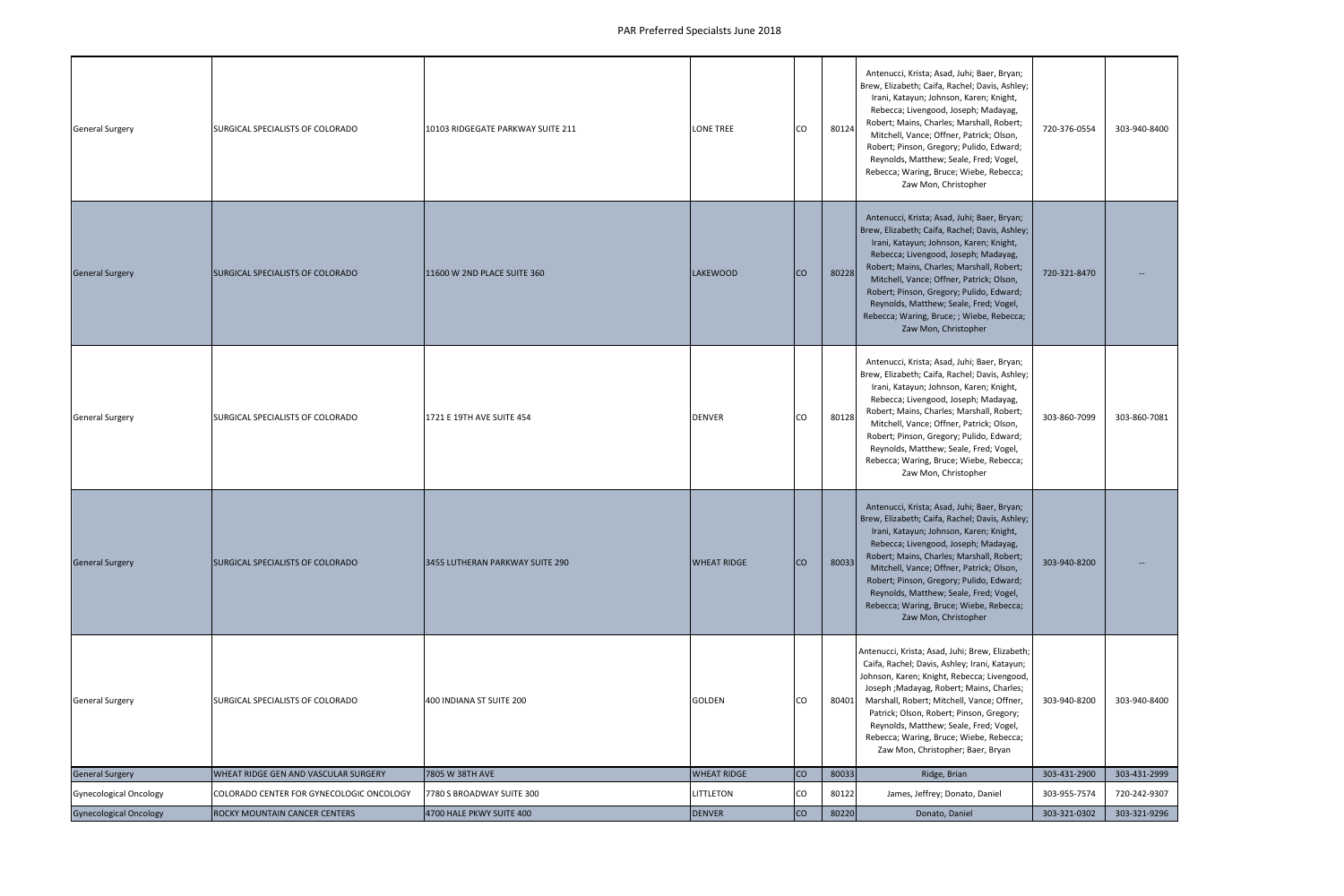| <b>Hand Surgery</b>            | ADVANCED ORTHOPEDIC & SPORTS MEDICINE   | 11960 E LIONESS WAY SUITE 260        | <b>PARKER</b>      | CO        | 80134 | Alijani, A Todd; Hurley, Davis; Worrell,<br>Michael                                                      | 303-344-9090 | 720-985-1121 |
|--------------------------------|-----------------------------------------|--------------------------------------|--------------------|-----------|-------|----------------------------------------------------------------------------------------------------------|--------------|--------------|
| <b>Hand Surgery</b>            | ADVANCED ORTHOPEDIC & SPORTS MEDICINE   | 8101 E LOWRY BLVD SUITE 230          | <b>DENVER</b>      | <b>CO</b> | 80230 | Hurley, Davis; Worrell, Michael; Alijani, A<br>Todd                                                      | 303-344-9090 | 720-985-1121 |
| <b>Hand Surgery</b>            | COLORADO ORTHOPEDIC CONSULTANTS         | 1411 SOUT POTOMAC ST SUITE 400       | AURORA             | <b>CO</b> | 80012 | Davis, Craig                                                                                             | 303-695-6060 | 303-369-7776 |
| <b>Hand Surgery</b>            | <b>COLORADO ORTHOPEDIC CONSULTANTS</b>  | 401 W HAMPDEN PL SUITE 220           | <b>ENGLEWOOD</b>   | <b>CO</b> | 80110 | Davis, Craig                                                                                             | 303-695-6060 | 303-369-7776 |
| <b>Hand Surgery</b>            | CORNERSTONE                             | 3455 LUTHERAN PKWAY BLDG 8 SUITE 105 | <b>WHEAT RIDGE</b> | CO        | 80033 | Bierbrauer, David; Fry, Thomas                                                                           | 303-456-6000 | 303-420-2279 |
| <b>Hand Surgery</b>            | <b>CORNERSTONE</b>                      | 500 W 144TH AVENUE SUITE 230         | <b>WESTMINSTER</b> | co        | 80023 | Bierbrauer, David; Fry, Thomas                                                                           | 303-456-6000 | 303-420-2279 |
| <b>Hand Surgery</b>            | HAND SURGERY ASSOCATES                  | 7750 S BROADWAY SUITE 160            | <b>LITTLETON</b>   | CO        | 80122 | Rovak, Jason                                                                                             | 303-744-7078 | 303-774-4563 |
| <b>Hand Surgery</b>            | HAND SURGERY ASSOCIATES                 | 11960 LIONESS WAY SUITE 230          | <b>PARKER</b>      | <b>CO</b> | 80134 | Britton, Eric; Heyman, Philip; Kovachevich,<br>Rudy                                                      | 303-744-7078 | 303-774-4563 |
| <b>Hand Surgery</b>            | HAND SURGERY ASSOCIATES                 | 1300 S POTOMAC ST SUITE 116          | <b>AURORA</b>      | CO        | 80012 | Kovachevich, Rudy; Rovak, Jason; Sachar,<br>Kulvinder                                                    | 303-744-7078 | 303-774-4563 |
| <b>Hand Surgery</b>            | HAND SURGERY ASSOCIATES                 | 1707 COLE BLVD SUITE 150             | <b>GOLDEN</b>      | <b>CO</b> | 80401 | Kovachevich, Rudy; Sachar, Kulvinder;                                                                    | 303-744-7078 | 303-774-4563 |
| <b>Hand Surgery</b>            | HAND SURGERY ASSOCIATES                 | 2352 MEADOWS BLVD SUITE 300          | <b>CASTLE ROCK</b> | CO        | 80109 | Britton, Eric                                                                                            | 303-744-7078 | 303-774-4563 |
| <b>Hand Surgery</b>            | HAND SURGERY ASSOCIATES                 | 601 E HAMPDEN AVE SUITE 500          | <b>ENGLEWOOD</b>   | <b>CO</b> | 80113 | Britton, Eric; Clinkscales, Carlton; Griggs,<br>Sean; Heyman, Philip; Kovachevich, Rudy;<br>Rovak, Jason | 303-744-7078 | 303-774-4563 |
| <b>Hand Surgery</b>            | HAND SURGERY ASSOCIATES                 | 7750 S BROADWAY SUITE 160            | LITTLETON          | CO        | 80122 | Britton, Eric; Clinkscales, Carlton                                                                      | 303-744-7078 | 303-774-4563 |
| <b>Hand Surgery</b>            | <b>ORTHOPEDIC ASSOCIATES</b>            | 4700 EAST HALE PARKWAY SUITE 550     | <b>DENVER</b>      | <b>CO</b> | 80220 | Choudhry, Imran                                                                                          | 303-321-6600 | 303-370-2668 |
| <b>Hand Surgery</b>            | PANORAMA ORTHOPEDICS                    | 660 GOLDEN RIDGE RD SUITE 250        | GOLDEN             | CO.       | 80401 | Rowland Jr, Edmund; Froelich, John;<br>Lodha, Sameer                                                     | 303-233-1223 | 303-233-8755 |
| <b>Hand Surgery</b>            | PANORAMA ORTHOPEDICS                    | 8510 N BRYANT ST SUITE 120           | <b>WESTMINSTER</b> | <b>CO</b> | 80031 | Froelich, John; Lodha, Sameer                                                                            | 303-233-1223 | 303-452-1167 |
| <b>Hand Surgery</b>            | PEAK ORTHOPEDICS & SPINE                | 14100 E ARAPAHOE RD SUITE 370        | CENTENNIAL         | CO        | 80112 | Yi, In Sok                                                                                               | 303-699-7325 | 303-699-5486 |
| <b>Hand Surgery</b>            | PEAK ORTHOPEDICS & SPINE                | 9777 S YOSEMITE ST SUITE 220         | <b>LONE TREE</b>   | <b>CO</b> | 80124 | Yi, In Sok                                                                                               | 303-699-7325 | 303-699-5486 |
| <b>Hand Surgery</b>            | SOUTH DENVER ORTHOPAEDICS               | 5579 S CURTICE ST                    | LITTLETON          | CO        | 80120 | Leo, Jan                                                                                                 | 303-730-0205 |              |
| Head & Neck Surgery            | SURGICAL SPECIALISTS OF COLORADO        | 10103 RIDGEGATE PARKWAY SUITE 211    | <b>LONE TREE</b>   | <b>CO</b> | 80124 | Bocker, Jennifer                                                                                         | 720-376-0554 | 303-940-8400 |
| Head & Neck Surgery            | SURGICAL SPECIALISTS OF COLORADO        | 11600 W 2ND PLACE SUITE 360          | LAKEWOOD           | CO        | 80228 | Bocker, Jennifer                                                                                         | 720-321-8470 |              |
| <b>Head &amp; Neck Surgery</b> | <b>SURGICAL SPECIALISTS OF COLORADO</b> | 1721 E 19TH AVE SUITE 454            | <b>DENVER</b>      | <b>CO</b> | 80128 | Bocker, Jennifer                                                                                         | 303-860-7099 | 303-860-7081 |
| Head & Neck Surgery            | SURGICAL SPECIALISTS OF COLORADO        | 3455 LUTHERAN PARKWAY SUITE 290      | <b>WHEAT RIDGE</b> | CO        | 80033 | Bocker, Jennifer                                                                                         | 303-940-8200 |              |
| <b>Head &amp; Neck Surgery</b> | <b>SURGICAL SPECIALISTS OF COLORADO</b> | 400 INDIANA ST SUITE 200             | <b>GOLDEN</b>      | <b>CO</b> | 80401 | Bocker, Jennifer                                                                                         | 303-940-8200 | 303-940-8400 |
| Hematology/Oncology            | ROCKY MOUNTAIN CANCER CENTERS           | 10103 RIDGE GATE PKWY SUITE G01      | LONE TREE          | CO        | 80124 | Basche, Michele; Hinshaw, Ioana; Jotte,<br>Robert; Rifkin, Robert; Sedlacek, Scot                        | 303-925-0700 | 303-329-2599 |
| Hematology/Oncology            | ROCKY MOUNTAIN CANCER CENTERS           | 11750 W 2ND PLACE SUITE 150          | <b>LAKEWOOD</b>    | CO        | 80228 | Moazzam, Nauman; Ma, Ling                                                                                | 303-430-2700 | 303-430-2770 |
| Hematology/Oncology            | ROCKY MOUNTAIN CANCER CENTERS           | 1700 S POTOMAC ST                    | AURORA             | co        | 80012 | Nallapareddy, Sujatha; Cohn, Allen; Hinshaw,<br>Ioana; Dibella, Nicholas                                 | 303-418-7600 | 303-750-3137 |
| Hematology/Oncology            | ROCKY MOUNTAIN CANCER CENTERS           | 1800 WILLIAMS ST SUITE 200           | <b>DENVER</b>      | <b>CO</b> | 80218 | Cohn, Allen; Hinshaw, Ioana; Jotte,<br>Robert; Rifkin, Robert                                            | 303-388-4876 | 303-285-5097 |
| Hematology/Oncology            | ROCKY MOUNTAIN CANCER CENTERS           | 2030 MOUNTAIN VIEW AVE SUITE 210     | LONGMONT           | CO        | 80501 | Barnett, John; Fisher, Robert; Robinson,<br>Sara                                                         | 303-684-1900 | 303-444-1839 |
| Hematology/Oncology            | ROCKY MOUNTAIN CANCER CENTERS           | 22 W DRY CREEK CIRCLE                | <b>LITTLETON</b>   | <b>CO</b> | 80120 | Bupathi, Manojkuma; Burke, John; Diab,<br>Sami; Nallapareddy, Sujatha; Leonard,<br>Charles               | 303-730-4700 | 303-730-4790 |
| Hematology/Oncology            | ROCKY MOUNTAIN CANCER CENTERS           | 4700 E HALE PKWY SUITE 400           | <b>DENVER</b>      | CO        | 80220 | Cohn, Allen; Feiner, Alan; Androsky, David;<br>Paul, Devchand; Sedlacek, Scot                            | 303-321-0302 | 303-321-9296 |
| Hematology/Oncology            | ROCKY MOUNTAIN CANCER CENTERS           | 4715 ARAPAHOE AVE                    | <b>BOULDER</b>     | <b>CO</b> | 80303 | Androsky, David; Busby, Leslie; Fleagle,<br>John; Fox, Jenny; Jensen, Lori; Sitarik, Mark                | 303-385-2000 | 303-444-1839 |
| Hematology/Oncology            | ROCKY MOUNTAIN CANCER CENTERS           | 8200 E BELLEVIEW AVE SUITE 270E      | GREENWOOD VILLAGE  | co        | 80111 | Kovachy, Robin                                                                                           | 303-405-5800 | 303-405-5900 |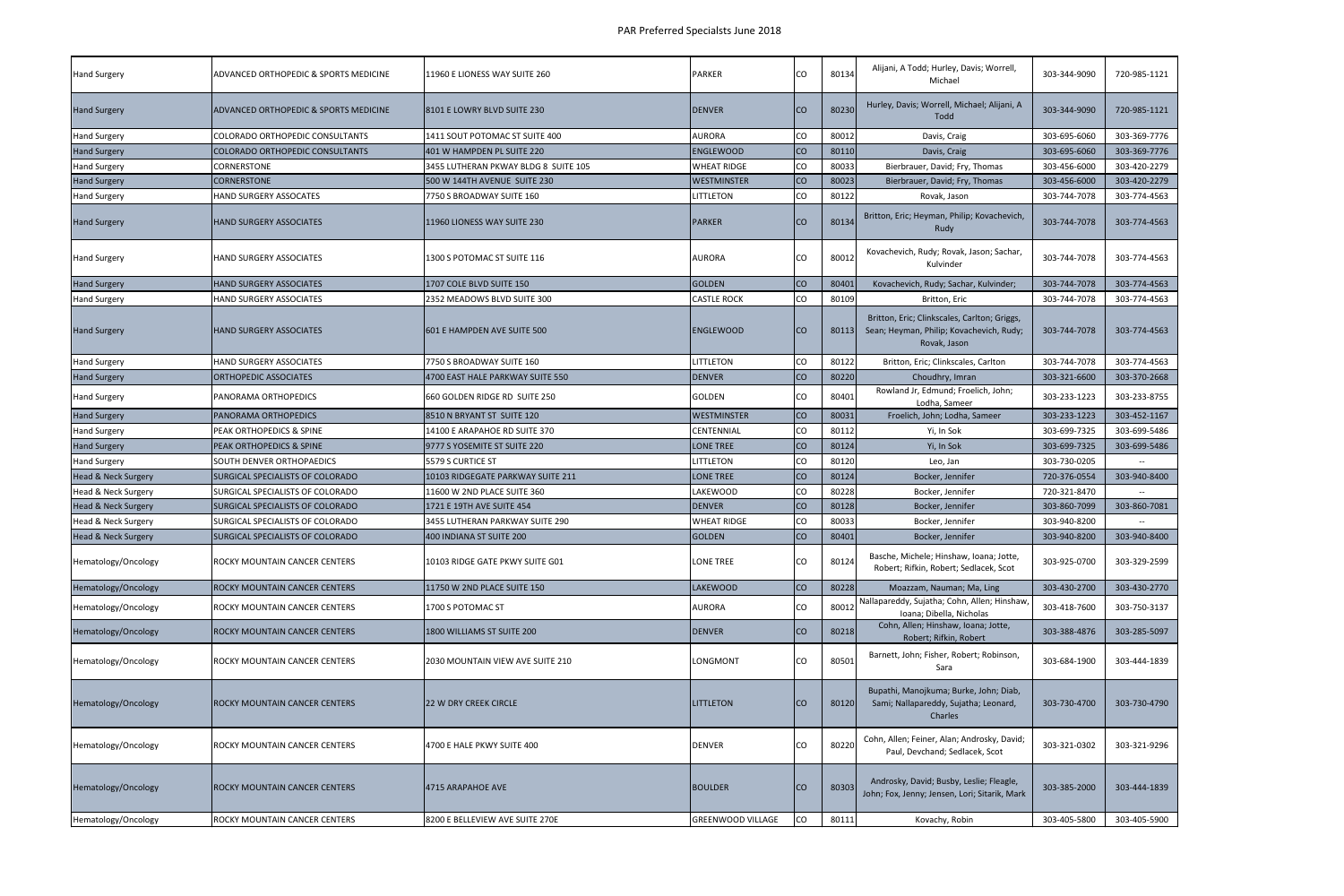| Hematology/Oncology             | ROCKY MOUNTAIN CANCER CENTERS                                        | 8820 HURON ST                              | <b>THORNTON</b>    | Ico       | 80260 | Browning, Eiko; Moazzam, Nauman;<br>Solipuram, Praveena; Tellier, Lisa                                                                                                                       | 303-386-7622 | 303-930-5552 |
|---------------------------------|----------------------------------------------------------------------|--------------------------------------------|--------------------|-----------|-------|----------------------------------------------------------------------------------------------------------------------------------------------------------------------------------------------|--------------|--------------|
| Hematology/Oncology             | ROCKY MOUNTAIN CANCER CENTERS                                        | 9397 CROWN CREST BLVD SUITE 421            | <b>PARKER</b>      | <b>CO</b> | 80138 | Burke, John; Nallapareddy, Sujatha                                                                                                                                                           | 303-805-7744 | 720-851-4141 |
| <b>Hepatic Pancreas Surgery</b> | <b>SURG ONE</b>                                                      | 10103 RIDGE GATE PARKWAY SUITE 217         | <b>LONE TREE</b>   | Ico       | 80124 | Kortz, Eric                                                                                                                                                                                  | 303-535-5350 | 303-789-2628 |
| <b>Hepatic Pancreas Surgery</b> | SURG ONE                                                             | 601 E HAMPDEN AVE SUITE 470                | <b>ENGLEWOOD</b>   | CO        | 80110 | Kortz, Eric                                                                                                                                                                                  | 303-891-1877 | 303-892-2628 |
| <b>Infectious Disease</b>       | COLORADO INFECTIOUS DISEASE                                          | 950 E HARVARD AVE SUITE 140                | <b>DENVER</b>      | lco       | 80210 | Caragol, Laura; Eison, Robert; Foster,<br>Clayton; Kaufman, Gabriela; Oprea, Simona;<br>Pawlowski, Sean; Springer, Kathryn; Tillquist,<br>Carolyn                                            | 303-777-0781 | 303-777-0786 |
| <b>Infectious Disease</b>       | DENVER INFECTIOUS DISEASE CONSULTANTS                                | 4545 E 9TH AVE SUITE 120                   | <b>DENVER</b>      | CO        | 80220 | Greenberg, Kenneth; Hammer, John                                                                                                                                                             | 303-393-8050 | 303-750-9879 |
| <b>Infectious Disease</b>       | <b>INFECTIOUS DISEASE CONSULTANTS</b>                                | 1601 E 19TH AVE SUITE 3700                 | <b>DENVER</b>      | ICO.      | 80218 | Blum, Raymond; Gill, Wendy; Terra,<br>Matthew                                                                                                                                                | 303-831-4774 | 303-839-7750 |
| <b>Infectious Disease</b>       | ROCKY MOUNTAIN INFECTIOUS DISEASE                                    | 10099 RIDGEGATE PKWY SUITE 460             | LONE TREE          | ICO       | 80124 | Alyaseen, Samer; Ayyar, Sandhya; Coulter,<br>Katrina; Fisher, Lydia; Harte, Jonathan; Kroll,<br>Jing; Neid Jr, James; Richards, Eric                                                         | 303-799-7372 | 303-799-7371 |
| <b>Infectious Disease</b>       | ROCKY MOUNTAIN INFECTIOUS DISEASE                                    | 1550 S POTOMAC ST SUITE 270                | <b>AURORA</b>      | ICO       | 80012 | Coulter, Katrina; Harte, Jonathan; Kroll, Jing;<br>Neid Jr, James; Alyaseen, Samer; Ayyar,<br>Sandhya; Fisher, Lydia; Richards,<br><b>Eric</b>                                               | 303-750-1800 | 303-750-8000 |
| <b>Infectious Disease</b>       | ROCKY MOUNTAIN INFECTIOUS DISEASE                                    | 7720 S BROADWAY SUITE 110                  | LITTLETON          | lco       |       | Alyaseen, Samer; Ayyar, Sandhya; Coulter,<br>80122 Katrina; Fisher, Lydia; Harte, Jonathan; Kroll,<br>Jing; Neid Jr, James; Richards, Eric                                                   | 720-532-1519 | 720-638-4867 |
| <b>Infectious Disease</b>       | WESTERN INFECTIOUS DISEASE CONSULTANTS                               | 3303 W 144TH AVE SUITE 103                 | <b>BROOMFIELD</b>  | ICO       | 80023 | Ellenbogen, Charlotte; Kartalija, Marinka;<br>Noon, Amber                                                                                                                                    | 303-425-9245 | 303-425-1378 |
| <b>Infectious Disease</b>       | WESTERN INFECTIOUS DISEASE CONSULTANTS                               | 3885 UPHAM ST SUITE 200                    | <b>WHEAT RIDGE</b> | ICO       | 80033 | Clover, Geoffery; Degroote, Mary Ann;<br>Desjardin, Jeffrey; Ellenbogen, Charlotte;<br>Hemachandra, Sonali; Johnson, Katherine;<br>Kartalija, Marinka; Noon, Amber; Wieland,<br><b>Brent</b> | 303-425-9245 | 303-425-1378 |
| Nephrology                      | COLORADO CENTER FOR BONE RESEARCH AT<br>PANORAMA ORTHOPEDICS & SPINE | 660 GOLDEN RIDGE RD SUITE 250              | <b>GOLDEN</b>      | ICO.      | 80401 | Miller, Paul                                                                                                                                                                                 | 303-233-1223 | 303-233-8755 |
| Nephrology                      | <b>COLORADO KIDNEY CARE</b>                                          | 10099 RIDGEGATE PKY SUITE 310              | LONE TREE          | CO        | 80124 | Rao, Jitendar                                                                                                                                                                                | 303-799-8760 | 303-799-8767 |
| Nephrology                      | <b>COLORADO KIDNEY CARE</b>                                          | 130 RAMPART WAY SUITE 300B                 | <b>DENVER</b>      | Ico       | 80230 | Block, Geoffrey; Hanson, Alan; Kian,<br>Kaveh; Kooienga, Laura                                                                                                                               | 303-364-4775 | 303-364-4776 |
| Nephrology                      | COLORADO KIDNEY CARE                                                 | 1411 S POTOMAC ST SUITE 200                | <b>AURORA</b>      | lco       | 80012 | Lallinger, Myriam; Proctor, Gregory;<br>Sakiewicz, Paul; Villar, Adolfo                                                                                                                      | 303-755-7681 | 303-755-9167 |
| Nephrology                      | COLORADO KIDNEY CARE                                                 | 1601 E 19TH AVE SUITE 4300                 | <b>DENVER</b>      | Ico       | 80218 | Marder, Bradley; Parkhie, Shyam;<br>Bhandaram, Vidya                                                                                                                                         | 303-861-4845 | 303-861-4842 |
| Nephrology                      | COLORADO KIDNEY CARE                                                 | 1606 PRAIRIE CENTER PKWY SUITE 100         | <b>BRIGHTON</b>    | lco       | 80601 | Shomaker, Michael; Vashistha, Tania                                                                                                                                                          | 303-861-4845 | 303-861-4842 |
| Nephrology                      | <b>COLORADO KIDNEY CARE</b>                                          | 2352 MEADOWS BLVD SUITE 300                | <b>CASTLE ROCK</b> | Ico       | 80109 | Bisarya, Sameer; Sychev, Dmitri                                                                                                                                                              | 303-871-0977 | 720-542-7714 |
| Nephrology                      | COLORADO KIDNEY CARE                                                 | 3550 LUTHERAN PARKWAY BLDG 10 SUITE<br>200 | <b>WHEAT RIDGE</b> | <b>CO</b> | 80033 | Bosworth, Cortney; Ratigan, Emmett;<br>Cooper, Alan                                                                                                                                          | 720-536-2100 | 720-536-2090 |
| Nephrology                      | COLORADO KIDNEY CARE                                                 | 4545 E 9TH AVE SUITE 150                   | <b>DENVER</b>      | Ico       | 80220 | Cooper, Alan; Garces, Galo; Howard, Clancy;<br>Lee, William; Senkfor, Stuart                                                                                                                 | 303-991-0993 | 303-531-6583 |
| Nephrology                      | COLORADO KIDNEY CARE                                                 | 7780 S BROADWAY SUITE 200                  | LITTLETON          | <b>CO</b> | 80122 | Bisarya, Sameer; Sychev, Dmitri                                                                                                                                                              | 720-542-7380 | 720-542-7714 |
| Nephrology                      | COLORADO KIDNEY CARE                                                 | 9195 GRANT ST SUITE 110                    | <b>THORNTON</b>    | Ico       | 80260 | Newsome, Britt; Pyle, Ashley; Shomaker,<br>Michael; Vashistha, Tania                                                                                                                         | 720-536-2460 | 720-536-2466 |
| Nephrology                      | COLORADO KIDNEY CARE                                                 | 950 E HARVARD AVE SUITE 320                | <b>DENVER</b>      | ICO       | 80210 | Bisarya, Sameer; Dillingham, Mark; Sirota,<br>Jeffrey; Thomas, Jeffrey; Zabel, Troy                                                                                                          | 303-871-0977 | 303-733-2387 |
| Nephrology                      | COLORADO KIDNEY CARE                                                 | 9695 S YOSEMITE ST SUITE 285               | LONE TREE          | Ico       | 80124 | Fisch, Bruce; Rao, Kajal; Rocklin, Michael;<br>Schlessinger, Gregory                                                                                                                         | 303-799-8670 | 303-799-8767 |
| Nephrology                      | KIDNEY ASSOCIATES OF COLORADO                                        | 850 E HARVARD AVE SUITE 565                | <b>DENVER</b>      |           | 8021  | Prakash, Rachita; Yanover, Melissa; Velez,<br>Maria-Gabriela                                                                                                                                 | 303-777-3333 | 303-733-4441 |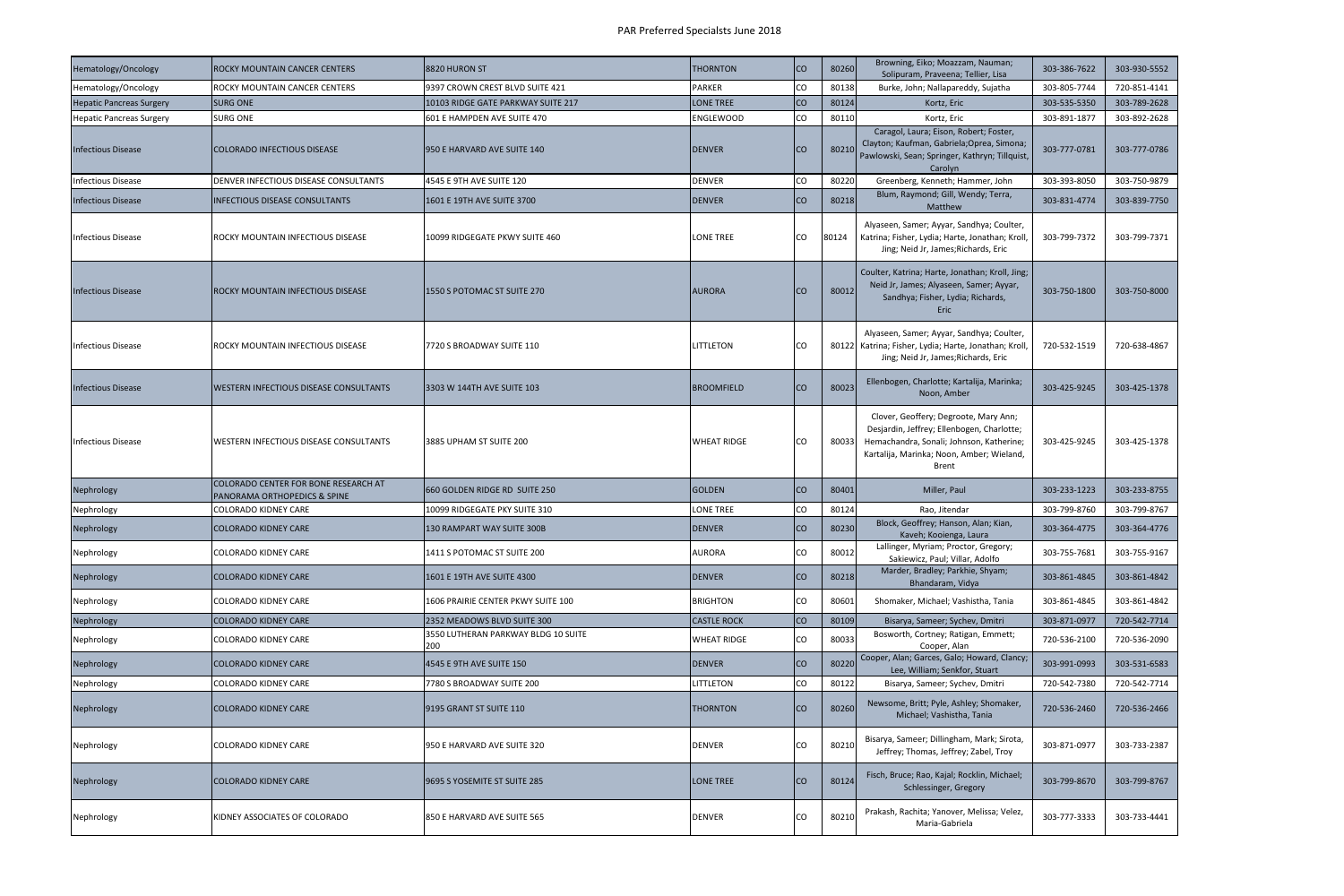| <b>Neuro Oncology</b> | <b>BLUE SKY NEUROLOGY</b>                   | 10099 RIDGEGATE PKWY SUITE 480       | <b>LONE TREE</b>         | co          | 80124 | Pearlman, Michael                                                                                                           | 303-781-4485 | 720-274-0064 |
|-----------------------|---------------------------------------------|--------------------------------------|--------------------------|-------------|-------|-----------------------------------------------------------------------------------------------------------------------------|--------------|--------------|
| Neuro Oncology        | <b>BLUE SKY NEUROLOGY</b>                   | 499 E HAMPDEN AVE SUITE 360          | <b>ENGLEWOOD</b>         | CO          | 80113 | Pearlman, Michael                                                                                                           | 303-781-4485 | 720-274-0064 |
| Neurology             | <b>BENNET MACHANIC MD</b>                   | 3955 EAST EXPOSITION AVE SUITE 100   | <b>DENVER</b>            | <b>CO</b>   | 80209 | Machanic, Bennett                                                                                                           | 720-583-1754 | 720-941-8894 |
| Neurology             | BLUE SKY NEUROLOGY                          | 10099 RIDGEGATE PKWY SUITE 480       | LONE TREE                | CO          | 80124 | Gilder, Beverly; Karwa, Karen; Morgenstern<br>Bruce; Clemmons, Richard                                                      | 303-781-4485 | 720-274-0064 |
| Neurology             | BLUE SKY NEUROLOGY                          | 1400 S POTOMAC ST SUITE 250          | <b>AURORA</b>            | co          | 80012 | Horiuchi, Kimberly; Scott, Jonathan                                                                                         | 303-781-4485 | 720-274-0064 |
| Neurology             | BLUE SKY NEUROLOGY                          | 300 EXEMPLA CIR SUITE 230            | LAFAYETTE                | Ico         | 80026 | Bushard, Patrick; Nitka, Ernest; Pack,<br>Katrina                                                                           | 303-781-4485 | 720-274-0064 |
| Neurology             | <b>BLUE SKY NEUROLOGY</b>                   | 3455 N LUTHERAN PKWY SUITE 280       | <b>WHEAT RIDGE</b>       | <b>CO</b>   | 80033 | Hale, Lyndsey; Zhang, Lynn                                                                                                  | 303-781-4485 | 720-274-0064 |
| Neurology             | BLUE SKY NEUROLOGY                          | 4700 HALE PKWY SUITE 330             | <b>DENVER</b>            | CO          | 80220 | Kung, Nathan                                                                                                                | 303-781-4485 | 720-274-0064 |
| <b>Neurology</b>      | <b>BLUE SKY NEUROLOGY</b>                   | 499 E HAMPDEN AVE SUITE 360          | <b>ENGLEWOOD</b>         | ICO.        | 80113 | Bracht, Kirsten; Dietz, Alexander; Haug,<br>Aaron; Horiuchi, Kimberly; Livsey, Charles;<br>Scott, Jonathan; Wasserman, Marc | 303-781-4485 | 720-274-0064 |
| Neurology             | BLUE SKY NEUROLOGY                          | 5351 S ROSLYN ST SUITE 101           | <b>GREENWOOD VILLAGE</b> | <b>CO</b>   | 80111 | Lane, Judy; Roeske-Anderson, Lisa;<br>Wasserman, Marc                                                                       | 303-781-4485 | 720-274-0064 |
| Neurology             | CHPG NEUROSCIENCE & SPINE                   | 11750 W 2ND PL SUITE 255             | LAKEWOOD                 | <b>CO</b>   | 80228 | Murray, Mark; Nichols, Christopher                                                                                          | 720-321-8040 | 720-321-8041 |
| Neurology             | CHPG NEUROSCIENCE & SPINE                   | 11750 W 2ND PL SUITE 255             | LAKEWOOD                 | CO          | 80228 | Esfandi, Siamac; Licking, Nicole; Renkin,<br>Joshua; Reynolds, Wesley; Smith, Richard;<br>Friedlander, Laura                | 720-321-8040 | 720-321-8041 |
| Neurology             | <b>CHPG NEUROSCIENCE &amp; SPINE</b>        | 14300 ORCHARD PKWY                   | <b>WESTMINSTER</b>       | co          | 80023 | Licking, Nicole                                                                                                             | 720-321-8040 | 720-321-8041 |
| Neurology             | CHPG NEUROSCIENCE & SPINE                   | 7780 S BROADWAY SUITE 340            | LITTLETON                | <b>CO</b>   | 80122 | Licking, Nicole; Nichols, Christopher; Murray,<br>Mark; Ahn, Byung Chan                                                     | 720-218-8040 | 720-218-8041 |
| Neurology             | CPHG NEUROSCIENCE & SPINE                   | 11750 W 2ND PL MED PLZ 1 SUITE 255   | <b>LAKEWOOD</b>          | co          | 80228 | Ahn, Byung Chan                                                                                                             | 720-321-8040 | 720-321-8041 |
| Neurology             | MARC M TREIHAFT MD                          | 3333 S BANNOCK ST SUITE 645          | <b>ENGLEWOOD</b>         | co          | 80110 | Treihaft, Marc                                                                                                              | 303-788-1700 | 303-788-1740 |
| Neurology             | NEUROLOGICAL CONSULTANTS                    | 4545 E 9TH AVE SUITE 510             | <b>DENVER</b>            | <b>CO</b>   | 80220 | Mc Nutt, J Trevor; Round, Ralph; Stambuk,<br>Mikula                                                                         | 303-321-0700 | 303-321-0811 |
| Neurology             | NORTHWEST NEUROLOGY                         | 90 HEALTH PARK DR SUITE 390          | LOUISVILLE               | CO          | 80227 | Wagner, William                                                                                                             | 303-426-0215 | 303-426-4003 |
| Neurosurgery          | <b>ADVANCED BRAIN AND SPINE</b>             | 3455 LUTHERAN PKWY SUITE 290         | <b>WHEAT RIDGE</b>       | <b>CO</b>   | 80033 | Melamed, Itay                                                                                                               | 303-224-4670 | 303-224-4671 |
| Neurosurgery          | ADVANCED BRAIN AND SPINE                    | 5801 S YOSEMITE ST SUITE 200         | CENTENNIAL               | co          | 80220 | Melamed, Itay                                                                                                               | 303-224-4670 | 303-224-4671 |
| Neurosurgery          | BOULDER NEUROSURGICAL & SPINE ASSOCIATES    | 1610 PRAIRIE CENTER PKSWY SUITE 2230 | <b>BRIGHTON</b>          | ICO         | 80601 | Bauer, Andrew; Beasley, Kara; Nanney,<br>Allan; Nelson, E Lee; Rajpal, Sharad;<br>Villavicencio, Alan                       | 303-938-5700 | 303-938-0007 |
| Neurosurgery          | BOULDER NEUROSURGICAL & SPINE ASSOCIATES    | 2030 MOUNTAIN VIEW SUITE 500         | LONGMONT                 | ICO.        | 80501 | Bauer, Andrew; Beasley, Kara; Nanney,<br>Allan; Nelson, E Lee; Rajpal, Sharad;<br>Villavicencio, Alan                       | 303-938-5700 | 303-938-0007 |
| Neurosurgery          | BOULDER NEUROSURGICAL & SPINE ASSOCIATES    | 4743 ARAPAHOE AVE SUITE 202          | <b>BOULDER</b>           | ICO.        | 80303 | Bauer, Andrew; Beasley, Kara; Nanney, Allan;<br>Nelson, E Lee; Rajpal, Sharad;<br>Villavicencio, Alan                       | 303-938-5700 | 303-938-0007 |
| Neurosurgery          | BOULDER NEUROSURGICAL & SPINE ASSOCIATES    | 90 HEALTH PARK DR SUITE 300          | LOUISVILLE               | CO          | 80027 | Bauer, Andrew; Beasley, Kara; Nanney, Allan;<br>Nelson, E Lee; Rajpal, Sharad;<br>Villavicencio, Alan                       | 303-938-5700 | 303-938-0007 |
| Neurosurgery          | <b>CAREPOINT NEUROSURGERY</b>               | 1175 S PERRY ST SUITE 250            | <b>CASTLE ROCK</b>       | co          | 80104 | Kimball, Brent                                                                                                              | 720-441-4021 | 720-441-6126 |
| Neurosurgery          | <b>CAREPOINT NEUROSURGERY</b>               | 4101 W CONEJOS PL SUITE 225          | <b>DENVER</b>            | co          | 80204 | Robinson, Mark                                                                                                              | 303-595-6765 | 303-595-6766 |
| Neurosurgery          | <b>COLORADO BRAIN &amp; SPINE INSTITUTE</b> | 10103 RIDGEGATE PKWY SUITE 2071      | <b>LONE TREE</b>         | co          | 80124 | Elliott, John                                                                                                               | 303-783-8844 | 303-783-2002 |
| Neurosurgery          | COLORADO BRAIN & SPINE INSTITUTE            | 1400 S POTOMAC ST SUITE 100          | <b>AURORA</b>            | CO          | 80012 | Buchanan, Colin                                                                                                             | 303-783-8844 | 303-783-2002 |
| Neurosurgery          | COLORADO BRAIN & SPINE INSTITUTE            | 3455 LUTHERAN PKWY SUITE 280         | <b>WHEAT RIDGE</b>       | co          | 80033 | Kim, Richard                                                                                                                | 303-783-8844 | 303-783-2002 |
| Neurosurgery          | <b>COLORADO BRAIN &amp; SPINE INSTITUTE</b> | 4700 HALE PKWY SUITE 330             | <b>DENVER</b>            | <b>co</b>   | 80220 | Rubin, Benjamin                                                                                                             | 303-783-8844 | 303-783-2002 |
| Neurosurgery          | COLORADO BRAIN & SPINE INSTITUTE            | 499 E HAMPDEN AVE SUITE 220          | <b>ENGLEWOOD</b>         | <b>I</b> co | 80113 | Kim, Richard; Rubin, Benjamin; Syre lii,<br>Peter                                                                           | 303-783-8844 | 303-783-2002 |
| Neurosurgery          | <b>COLORADO BRAIN &amp; SPINE INSTITUTE</b> | 9399 CROWN CREST BLVD SUITE 320      | <b>PARKER</b>            | <b>CO</b>   | 80138 | Buchanan, Colin; Elliott, John                                                                                              | 303-783-8844 | 303-783-2002 |
| Neurosurgery          | <b>COLORADO NEUROSURGERY ASSOCIATES</b>     | 4700 HALE PKWY SUITE 500             | <b>DENVER</b>            | co          | 80220 | Shogan, Stephen                                                                                                             | 303-563-2760 | 303-322-0897 |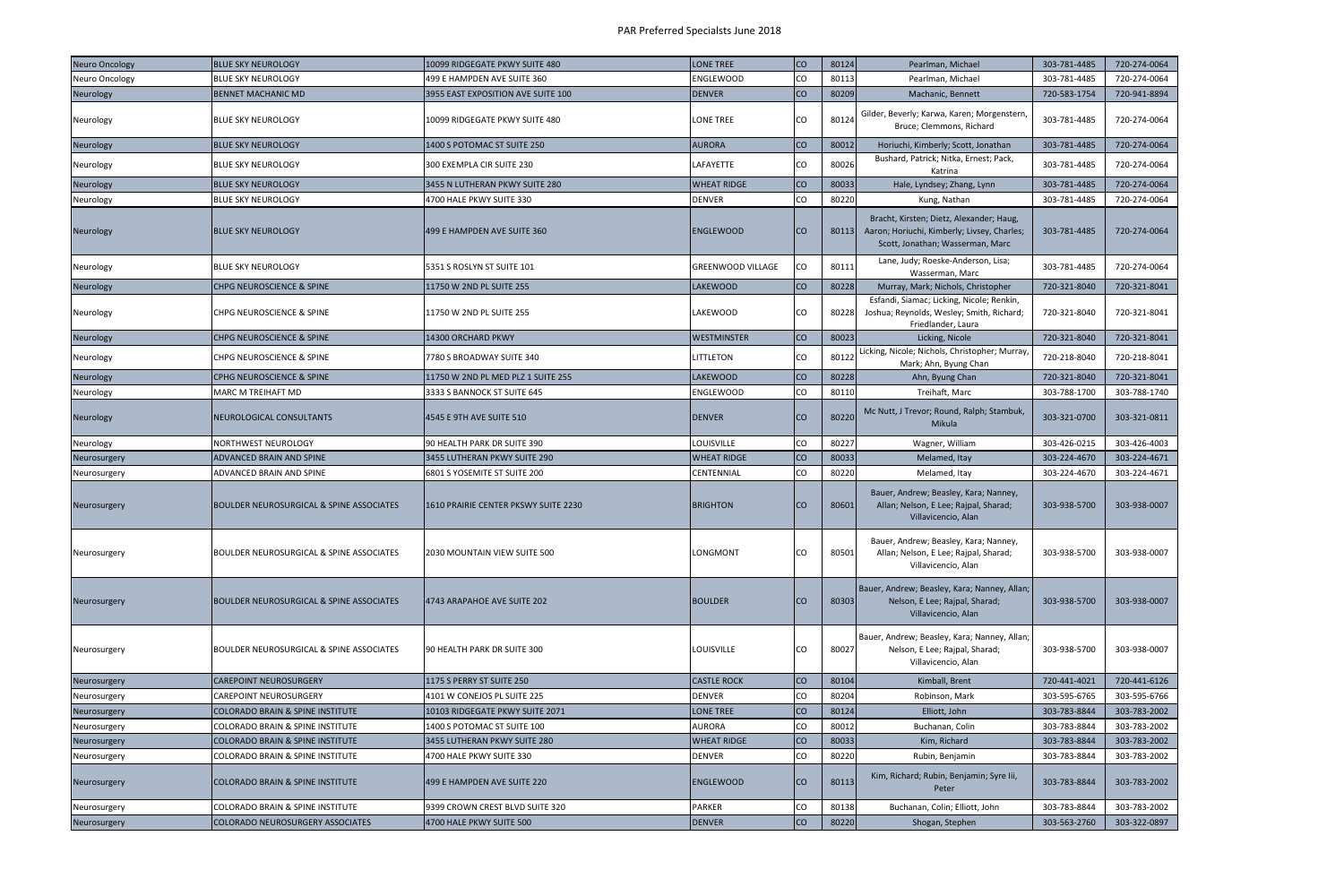| <b>Neurosurgery</b>                                        | SOUTH DENVER NEUROSURGERY                        | 11750 WEST 2ND PL MEDICAL PLAZA 1 SUITE<br>225 | <b>LONE TREE</b>       | ICO       | 80124 | Boone, Paul                                                                                                                                                                      | 720-638-7500 | 303-586-2292 |
|------------------------------------------------------------|--------------------------------------------------|------------------------------------------------|------------------------|-----------|-------|----------------------------------------------------------------------------------------------------------------------------------------------------------------------------------|--------------|--------------|
| <b>Neurosurgery</b>                                        | ISOUTH DENVER NEUROSURGERY                       | 7780 S BROADWAY SUITE 350                      | <b>LITTLETON</b>       | Ico       | 80122 | Guiot, Bernard; Prall, John; Vansickle,<br>David                                                                                                                                 | 720-638-7500 | 303-586-2292 |
| Neurosurgery                                               | SOUTH DENVER NEUROSURGERY                        | 9980 PARK MEADOWS DR SUITE 100                 | <b>LONE TREE</b>       | lco       | 80124 | Guiot, Bernard; Vansickle, David                                                                                                                                                 | 720-638-7500 | 303-586-2292 |
| Neurosurgery removeneurosurgeons CHPG NEUROSCIENCE & SPINE |                                                  | 11750 W 2ND PL SUITE 255                       | <b>LAKEWOOD</b>        | <b>CO</b> | 80122 | Hudson, John; Levy, Andrew                                                                                                                                                       | 720-321-8040 | 720-321-8041 |
| Ophthalmology                                              | <b>ARVADA EYE ASSOCIATES</b>                     | 7950 KIPLING ST SUITE 203                      | <b>ARVADA</b>          | lco       | 80005 | Duvall, John; Tarkanian, Malcolm                                                                                                                                                 | 303-422-2305 | 303-422-8605 |
| Ophthalmology                                              | <b>COLORADO EYE CENTER</b>                       | 1485 S COLORADO BLVD SUITE 220                 | <b>DENVER</b>          | lco       | 80222 | Giltner, James                                                                                                                                                                   | 303-839-7878 | $\sim$       |
| Ophthalmology                                              | <b>COLORADO RETINA ASSOCIATES</b>                | 11960 LIONESS WAY SUITE 290                    | <b>PARKER</b>          | CO        | 80134 | Adam, Murtaza; Christmas, Nancy; Colorado<br>Retina Associates; Dacey, Mark; Joondeph,<br>Brian; Kimura, Alan; Liu, Mimi                                                         | 303-261-1600 | 303-261-1601 |
| Ophthalmology                                              | <b>COLORADO RETINA ASSOCIATES</b>                | 8101 E LOWRY BLVD SUITE 210                    | <b>DENVER</b>          | ICO       | 80230 | Adam, Murtaza; Christmas, Nancy; Colorado<br>Retina Associates; Dacey, Mark; Hagedorn,<br>Curtis; Hovland, Peter; Johnson, David;<br>Joondeph, Brian; Kimura, Alan; Patron, Mark | 303-261-1600 | 303-261-1601 |
| Ophthalmology                                              | COLORADO RETINA ASSOCIATES                       | 850 E HARVARD AVE SUITE 155                    | <b>DENVER</b>          | cо        | 80210 | Adam, Murtaza; Colorado Retina Associates;<br>Courtney, Robert; Liu, Mimi; Dacey, Mark;<br>Hovland, Peter; Joondeph, Brian; Patron,<br>Mark                                      | 303-261-1600 | 303-261-1601 |
| Ophthalmology                                              | <b>DENVER EYE SURGEONS</b>                       | 13772 DENVER WEST PKWY BLDG 55 SUITE<br>100    | <b>LAKEWOOD</b>        | ICO       | 80401 | Oliver, Scott; Stahl, Jan; Anderson, Erik;<br>Campbell, Douglas; Goldhair, Katie                                                                                                 | 303-279-6600 | 303-279-9140 |
| Ophthalmology                                              | ICON EYE CARE                                    | 10520 EL DIENTE COURT SUITE A                  | <b>ENGLEWOOD</b>       | <b>CO</b> | 80112 | Anderson, Erik; Campbell, Douglas; Goldhair,<br>Katie; Greeley, Curt; Litoff, David; Sturdy,<br>Ashley; Sturdy, Benjamin                                                         | 720-524-1001 | 720-524-1121 |
| Ophthalmology                                              | <b>ICON EYE CARE</b>                             | 3553 CLYDESDALE PKWY SUITE 104                 | <b>LOVELAND</b>        | <b>CO</b> | 80538 | Anderson, Erik                                                                                                                                                                   | 720-524-1001 | 720-524-1121 |
| Ophthalmology                                              | ICON EYE CARE                                    | 3900 E MEXICO AVE SUITE 102                    | <b>DENVER</b>          | CO        | 80210 | Drucker, David; Goldhair, Katie; Greeley,<br>Curt; Jarvis, Kerry; Litoff, David; Sturdy,<br>Ashley                                                                               | 720-524-1001 | 720-524-1121 |
| Ophthalmology                                              | ICON EYE CARE                                    | 400 INDIANA ST SUITE 360                       | <b>GOLDEN</b>          | ICO       | 80401 | Campbell, Douglas; Houlder, Nancy; Litoff,<br>David; Sturdy, Ashley                                                                                                              | 303-384-3700 | 303-384-3855 |
| Ophthalmology                                              | ICON EYE CARE                                    | 601 E HAMPDEN AVE SUITE 490                    | <b>ENGLEWOOD</b>       | CO        | 80113 | Anderson, Erik; Litoff, David; Podgorski,<br>Steven                                                                                                                              | 720-524-1001 | 720-524-1121 |
| Ophthalmology                                              | <b>ICON EYECARE</b>                              | 400 INDIANA ST SUITE 380                       | <b>GOLDEN</b>          | <b>CO</b> | 80401 | Goldhair, Katie                                                                                                                                                                  | 720-241-1001 | 720-524-1121 |
| Ophthalmology                                              | LEVINSON EYE CLINIC                              | 4545 E 9TH AVE SUITE 270                       | <b>DENVER</b>          | CO        | 80220 | Levinson, Richard                                                                                                                                                                | 303-393-0347 | 877-383-0347 |
| Ophthalmology                                              | MONTGOMERY EYE CARE                              | 10465 MELODY DR STE 111                        | NORTHGLENN             | Ico       | 80234 | Montgomery, James                                                                                                                                                                | 303-252-9981 | 303-426-8708 |
| Ophthalmology                                              | <b>MONTGOMERY EYE CARE</b>                       | 8403 BRYANT ST                                 | <b>WESTMINSTER</b>     | lco       | 80031 | Montgomery, James                                                                                                                                                                | 303-426-4810 | 303-426-8708 |
| Ophthalmology                                              | UNITED EYE CENTERS                               | 409 S WILCOX SUITE A                           | <b>CASTLE ROCK</b>     | Ico       | 80104 | Conahan, James; Vervaet, Kerri                                                                                                                                                   | 303-660-6535 | 303-346-1785 |
| Ophthalmology                                              | UNITED EYE CENTERS                               | 9330 S UNIVERSITY BLVD SUITE 220               | <b>HIGHLANDS RANCH</b> | lco       | 80126 | Conahan, James; Vervaet, Kerri                                                                                                                                                   | 303-346-8400 | 303-346-1785 |
| Orthopedic Arthoscopic Surgery -SPOCORNERSTONE             |                                                  | 3455 LUTHERAN PKWAY BLDG 8 SUITE 105           | <b>WHEAT RIDGE</b>     | <b>CO</b> | 80033 | Mann, Thomas                                                                                                                                                                     | 303-456-6000 | 303-420-2279 |
| Orthopedic Arthoscopic Surgery -SPOCORNERSTONE             |                                                  | 500 W 144TH AVENUE SUITE 230                   | WESTMINSTER            | CO        | 80023 | Mann, Thomas                                                                                                                                                                     | 303-456-6000 | 303-420-2279 |
| Orthopedic Foot & Ankle                                    | <b>ADVANCED ORTHOPEDIC &amp; SPORTS MEDICINE</b> | 11960 E LIONESS WAY SUITE 260                  | <b>PARKER</b>          | Ico       | 80134 | Jacobson, Keith; Ng, Alan                                                                                                                                                        | 303-344-9090 | 720-985-1121 |
| Orthopedic Foot & Ankle                                    | ADVANCED ORTHOPEDIC & SPORTS MEDICINE            | 8101 E LOWRY BLVD SUITE 230                    | <b>DENVER</b>          | CO        | 80230 | Jacobson, Keith; Ng, Alan                                                                                                                                                        | 303-344-9090 | 720-985-1121 |
| <b>Orthopedic Foot &amp; Ankle</b>                         | COLORADO ORTHOPEDIC CONSULTANTS                  | 1411 SOUT POTOMAC ST SUITE 400                 | <b>AURORA</b>          | lco       | 80012 | Myers, Stuart                                                                                                                                                                    | 303-695-6060 | 303-369-7776 |
| Orthopedic Foot & Ankle                                    | COLORADO ORTHOPEDIC CONSULTANTS                  | 401 W HAMPDEN PL SUITE 220                     | <b>ENGLEWOOD</b>       | Ico       | 80110 | Myers, Stuart                                                                                                                                                                    | 303-695-6060 | 303-369-7776 |
| Orthopedic Foot & Ankle                                    | <b>CORNERSTONE</b>                               | 3455 LUTHERAN PKWAY BLDG 8 SUITE 105           | <b>WHEAT RIDGE</b>     | Ico       | 80033 | Backus, Jonathon; Ocel, Daniel                                                                                                                                                   | 303-456-6000 | 303-420-2279 |
| Orthopedic Foot & Ankle                                    | <b>CORNERSTONE</b>                               | 500 W 144TH AVENUE SUITE 230                   | <b>WESTMINSTER</b>     | lco       | 80023 | Backus, Jonathon; Ocel, Daniel                                                                                                                                                   | 303-456-6000 | 303-420-2279 |
| Orthopedic Foot & Ankle                                    | ORTHOPEDIC ASSOCIATES                            | 4700 EAST HALE PARKWAY SUITE 550               | <b>DENVER</b>          | Ico       | 80220 | Lindberg, Eric                                                                                                                                                                   | 303-321-6600 | 303-370-2668 |
| Orthopedic Foot & Ankle                                    | PANORAMA ORTHOPEDICS                             | 1060 PLAZA DRIVE SUITE 200                     | <b>HIGHLANDS RANCH</b> | lco       | 80129 | Murken, Roger                                                                                                                                                                    | 303-233-1223 | 720-497-6171 |
| Orthopedic Foot & Ankle                                    | <b>PANORAMA ORTHOPEDICS</b>                      | 660 GOLDEN RIDGE RD SUITE 250                  | GOLDEN                 | ICO       | 80401 | Conklin, Mark; Deol, Pete; Desai, Bharat;<br>Murken, Roger                                                                                                                       | 303-233-1223 | 303-233-8755 |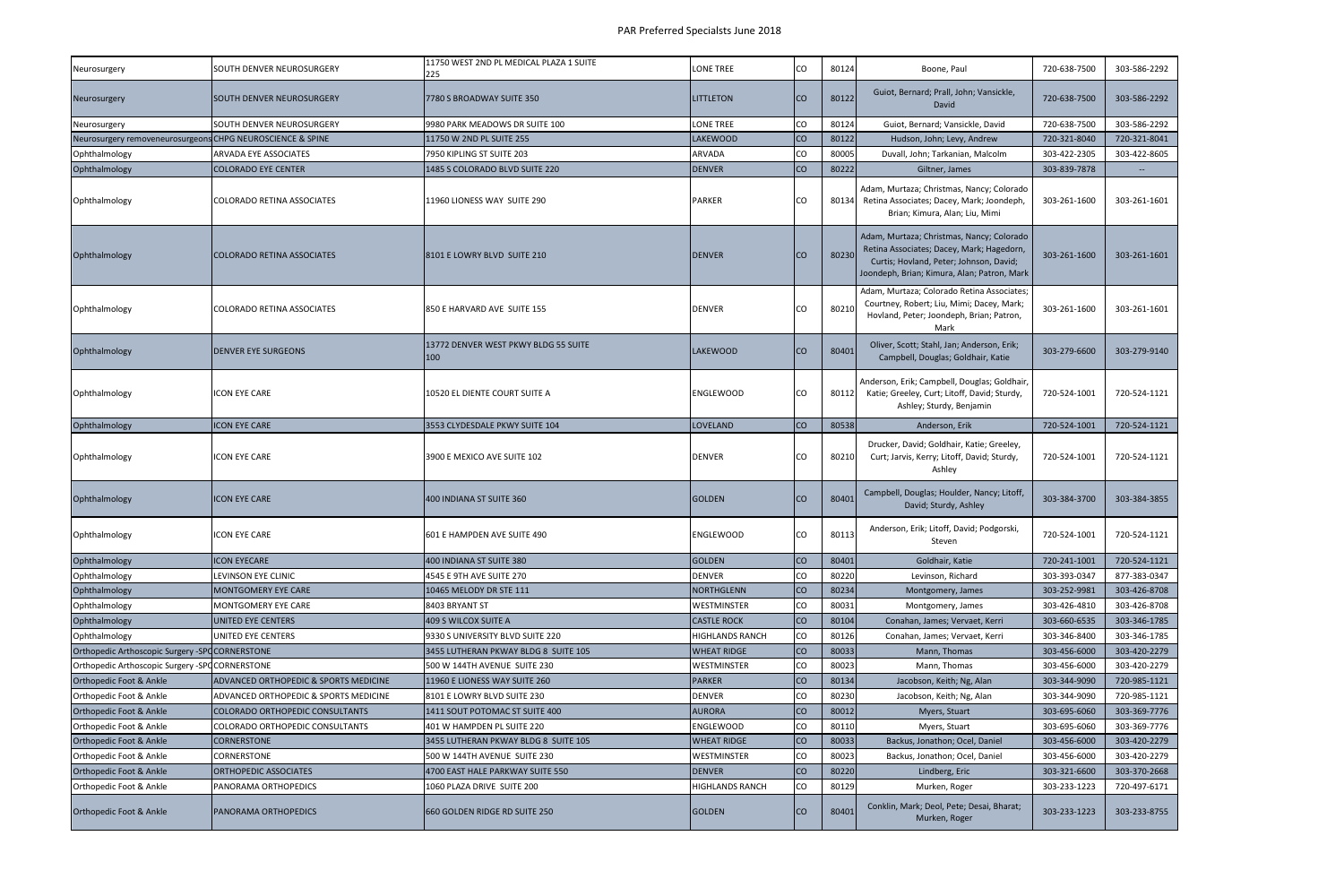| Orthopedic Foot & Ankle             | PANORAMA ORTHOPEDICS                   | 8510 N BRYANT ST SUITE 120           | <b>WESTMINSTER</b>     | CO        | 80031 | Deol, Pete                                                                                                                                                 | 303-233-1223 | 303-452-1167 |
|-------------------------------------|----------------------------------------|--------------------------------------|------------------------|-----------|-------|------------------------------------------------------------------------------------------------------------------------------------------------------------|--------------|--------------|
| Orthopedic Foot & Ankle             | <b>WESTERN ORTHOPAEDICS</b>            | 1830 FRANKLIN ST SUITE 450           | <b>DENVER</b>          | <b>CO</b> | 80218 | Nagamani, Kevin                                                                                                                                            | 303-321-1333 | 303-321-0620 |
| Orthopedic Hip                      | WESTERN ORTHOPAEDICS                   | 1830 FRANKLIN ST SUITE 450           | DENVER                 | CO        | 80218 | White, Brian                                                                                                                                               | 303-321-1333 | 303-321-0620 |
| <b>Orthopedic Joint Replacement</b> | ADVANCED ORTHOPEDIC & SPORTS MEDICINE  | 11960 E LIONESS WAY SUITE 260        | <b>PARKER</b>          | CO.       | 80134 | Hunt Jr, Harold; Michalson, Jared; Motz, H<br>Andrew; Newman, Justin; Papilion, John;<br>Resig, Scott; Swann, R Presley                                    | 303-344-9090 | 720-985-1121 |
| Orthopedic Joint Replacement        | ADVANCED ORTHOPEDIC & SPORTS MEDICINE  | 8101 E LOWRY BLVD SUITE 230          | <b>DENVER</b>          | CO.       |       | Papilion, John; Hunt Jr, Harold; Michalson,<br>80230 Jared; Newman, Justin; Resig, Scott; Swann, R<br>Presley                                              | 303-344-9090 | 720-985-1121 |
| Orthopedic Joint Replacement        | COLORADO ORTHOPEDIC CONSULTANTS        | 1411 SOUT POTOMAC ST SUITE 400       | <b>AURORA</b>          | <b>CO</b> | 80012 | Arthur, Jeffrey                                                                                                                                            | 303-695-6060 | 303-369-7776 |
| Orthopedic Joint Replacement        | COLORADO ORTHOPEDIC CONSULTANTS        | 401 W HAMPDEN PL SUITE 220           | ENGLEWOOD              | CO        | 80110 | Arthur, Jeffrey                                                                                                                                            | 303-695-6060 | 303-369-7776 |
| Orthopedic Joint Replacement        | <b>CORNERSTONE</b>                     | 3455 LUTHERAN PKWAY BLDG 8 SUITE 105 | <b>WHEAT RIDGE</b>     | <b>CO</b> | 80033 | Weber, Ian                                                                                                                                                 | 303-456-6000 | 303-420-2279 |
| Orthopedic Joint Replacement        | CORNERSTONE                            | 500 W 144TH AVENUE SUITE 230         | WESTMINSTER            | CO        | 80023 | Weber, Ian                                                                                                                                                 | 303-456-6000 | 303-420-2279 |
| Orthopedic Joint Replacement        | <b>ORTHOPEDIC ASSOCIATES</b>           | 4700 EAST HALE PARKWAY SUITE 550     | <b>DENVER</b>          | <b>CO</b> | 80220 | Larkin, Brian; Caufield, Ryan                                                                                                                              | 303-321-6600 | 303-370-2668 |
| Orthopedic Joint Replacement        | PANORAMA ORTHOPEDICS                   | 1060 PLAZA DRIVE SUITE 200           | <b>HIGHLANDS RANCH</b> | CO        | 80129 | Hugate Jr, Ronald; Lammens, Peter; Mills,<br>Mark; Peace, William                                                                                          | 303-233-1223 | 720-497-6171 |
| <b>Orthopedic Joint Replacement</b> | <b>PANORAMA ORTHOPEDICS</b>            | <b>660 GOLDEN RIDGE RD SUITE 250</b> | <b>GOLDEN</b>          | CO        | 80401 | Foran, Jared; Foulk, Douglas; Hugate Jr,<br>Ronald; Lammens, Peter; Patel, Nimesh;<br>Peace, William; Schneider, David; Stacey,<br>Stephen; Thomas, Robert | 303-233-1223 | 303-233-8755 |
| Orthopedic Joint Replacement        | PANORAMA ORTHOPEDICS                   | 8510 N BRYANT ST SUITE 120           | WESTMINSTER            | CO        | 80031 | Foran, Jared; Peace, William; Schneider,<br>David; Stacey, Stephen                                                                                         | 303-233-1223 | 303-452-1167 |
| Orthopedic Joint Replacement        | PEAK ORTHOPEDICS & SPINE               | 14100 E ARAPAHOE RD SUITE 370        | <b>CENTENNIAL</b>      | <b>CO</b> | 80112 | Loucks, Craig                                                                                                                                              | 303-699-7325 | 303-699-5486 |
| Orthopedic Joint Replacement        | PEAK ORTHOPEDICS & SPINE               | 9777 S YOSEMITE ST SUITE 220         | <b>LONE TREE</b>       | CO        | 80124 | Loucks, Craig; Fitzgerald, Mark;<br>Greenhow, Robert                                                                                                       | 303-699-7325 | 303-699-5486 |
| <b>Orthopedic Joint Replacement</b> | <b>WESTERN ORTHOPAEDICS</b>            | 1830 FRANKLIN ST SUITE 450           | <b>DENVER</b>          | CO        | 80218 | Baran, Sean; Parks, Edward; Failinger,<br>Mark; Ferrari, James                                                                                             | 303-321-1333 | 303-321-0620 |
| <b>Orthopedic Knee</b>              | ADVANCED ORTHOPEDIC & SPORTS MEDICINE  | 11960 E LIONESS WAY SUITE 260        | PARKER                 | CO        | 80134 | Failinger, Mark; Ferrari, James; Gersoff,<br>Wayne; Motz, Cary                                                                                             | 303-344-9090 | 720-985-1121 |
| <b>Orthopedic Knee</b>              | ADVANCED ORTHOPEDIC & SPORTS MEDICINE  | 8101 E LOWRY BLVD SUITE 230          | <b>DENVER</b>          | CO.       | 80230 | Failinger, Mark; Ferrari, James; Gersoff,<br>Wayne; Motz, Cary                                                                                             | 303-344-9090 | 720-985-1121 |
| <b>Orthopedic Knee</b>              | <b>WESTERN ORTHOPAEDICS</b>            | 1830 FRANKLIN ST SUITE 450           | <b>DENVER</b>          | CO        | 80218 | Bazaz, Rajesh; Traina, Steven                                                                                                                              | 303-321-1333 | 303-321-0620 |
| <b>Orthopedic Oncology</b>          | PANORAMA ORTHOPEDICS                   | 1060 PLAZA DRIVE SUITE 200           | <b>HIGHLANDS RANCH</b> | <b>CO</b> | 80129 | Hugate Jr, Ronald                                                                                                                                          | 303-233-1223 | 720-497-6171 |
| <b>Orthopedic Oncology</b>          | PANORAMA ORTHOPEDICS                   | 660 GOLDEN RIDGE RD SUITE 250        | GOLDEN                 | CO        | 80401 | Hugate Jr, Ronald                                                                                                                                          | 303-233-1223 | 303-233-8755 |
| Orthopedic Shoulder & Elbow         | ADVANCED ORTHOPEDIC & SPORTS MEDICINE  | 11960 E LIONESS WAY SUITE 260        | PARKER                 | CO        |       | Alijani, A Todd; Failinger, Mark; Ferrari,<br>80134 James; Gersoff, Wayne; Motz, Cary; Worrell,<br>Michael                                                 | 303-344-9090 | 720-895-1121 |
| Orthopedic Shoulder & Elbow         | ADVANCED ORTHOPEDIC & SPORTS MEDICINE  | 8101 E LOWRY BLVD SUITE 230          | <b>DENVER</b>          | CO        | 80230 | Failinger, Mark; Ferrari, James; Gersoff,<br>Wayne; Motz, Cary; Motz, H Andrew;<br>Worrell, Michael; Alijani, A Todd                                       | 303-344-9090 | 720-985-1121 |
| Orthopedic Shoulder & Elbow         | <b>COLORADO ORTHOPEDIC CONSULTANTS</b> | 1411 SOUT POTOMAC ST SUITE 400       | <b>AURORA</b>          | <b>CO</b> | 80012 | Davis, Craig; Faulkner, Nathan                                                                                                                             | 303-695-6060 | 303-369-7776 |
| Orthopedic Shoulder & Elbow         | COLORADO ORTHOPEDIC CONSULTANTS        | 401 W HAMPDEN PL SUITE 220           | ENGLEWOOD              | CO        | 80110 | Davis, Craig; Faulkner, Nathan                                                                                                                             | 303-695-6060 | 303-369-7776 |
| Orthopedic Shoulder & Elbow         | <b>WESTERN ORTHOPAEDICS</b>            | 1830 FRANKLIN ST SUITE 450           | <b>DENVER</b>          | <b>CO</b> | 80218 | Bazaz, Rajesh; Hatzidakis, Armodios; Sears,<br>Benjamin; Traina, Steven                                                                                    | 303-321-1333 | 303-321-0620 |
| Orthopedic Shoulder & Knee          | CORNERSTONE                            | 3455 LUTHERAN PKWAY BLDG 8 SUITE 105 | <b>WHEAT RIDGE</b>     | CO        | 80033 | Ciccone Ii, William                                                                                                                                        | 303-456-6000 | 303-420-2279 |
| Orthopedic Shoulder & Knee          | <b>CORNERSTONE</b>                     | 500 W 144TH AVENUE SUITE 230         | WESTMINSTER            | <b>CO</b> | 80023 | Ciccone Ii, William                                                                                                                                        | 303-456-6000 | 303-420-2279 |
| Orthopedic Shoulder & Knee          | <b>ORTHOPEDIC ASSOCIATES</b>           | 4700 EAST HALE PARKWAY SUITE 550     | <b>DENVER</b>          | CO        | 80220 | Vidal, Leslie                                                                                                                                              | 303-321-6600 | 303-370-2668 |
| <b>Orthopedic Spine Surgery</b>     | ADVANCED ORTHOPEDIC & SPORTS MEDICINE  | 11960 E LIONESS WAY SUITE 260        | <b>PARKER</b>          | <b>CO</b> | 80134 | D'Ambrosia, Christopher                                                                                                                                    | 303-344-9090 | 720-985-1121 |
| <b>Orthopedic Spine Surgery</b>     | ADVANCED ORTHOPEDIC & SPORTS MEDICINE  | 11960 E LIONESS WAY SUITE 260        | <b>PARKER</b>          | CO        | 80134 | Shen, Michael                                                                                                                                              | 303-344-9090 | 720-985-1121 |
| <b>Orthopedic Spine Surgery</b>     | ADVANCED ORTHOPEDIC & SPORTS MEDICINE  | 8101 E LOWRY BLVD SUITE 230          | <b>DENVER</b>          | CO        | 80230 | D'Ambrosia, Christopher                                                                                                                                    | 303-344-9090 | 720-985-1121 |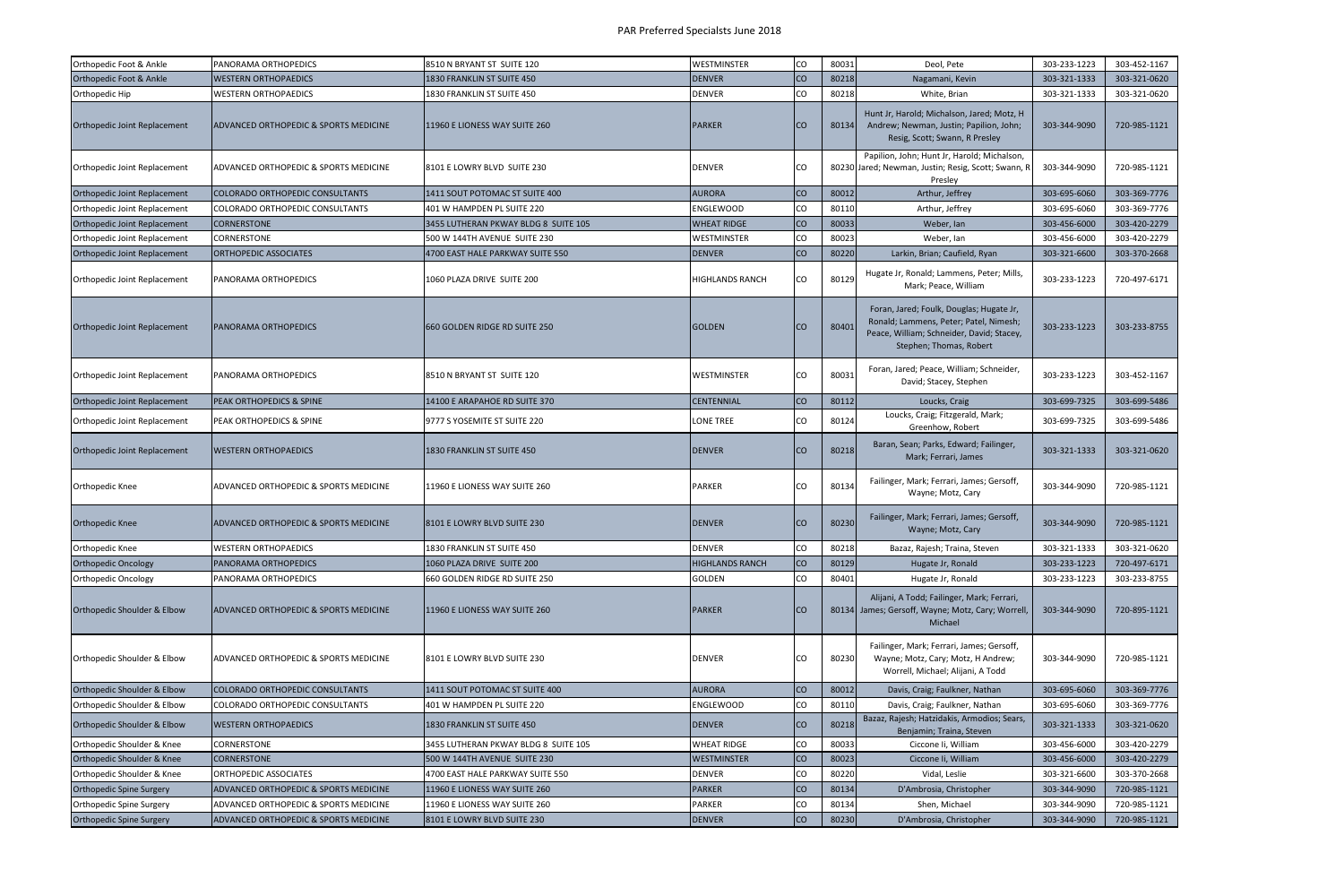| <b>Orthopedic Spine Surgery</b>    | ADVANCED ORTHOPEDIC & SPORTS MEDICINE            | 8101 E LOWRY BLVD SUITE 230          | <b>DENVER</b>            | CO        | 80230 | Shen, Michael                                                                                                                                      | 303-344-9090 | 720-985-1121 |
|------------------------------------|--------------------------------------------------|--------------------------------------|--------------------------|-----------|-------|----------------------------------------------------------------------------------------------------------------------------------------------------|--------------|--------------|
| <b>Orthopedic Spine Surgery</b>    | <b>CENTURA ORTHOPEDICS &amp; SPINE-PORTER</b>    | 2535 S DOWNING ST SUITE 180          | <b>DENVER</b>            | <b>CO</b> | 80210 | Gallizzi, Michael                                                                                                                                  | 303-925-4540 | 303-925-4541 |
| <b>Orthopedic Spine Surgery</b>    | COLORADO ORTHOPEDIC CONSULTANTS                  | 1411 SOUT POTOMAC ST SUITE 400       | AURORA                   | CO        | 80012 | Pehler, Stephen                                                                                                                                    | 303-695-6060 | 303-369-7776 |
| <b>Orthopedic Spine Surgery</b>    | COLORADO ORTHOPEDIC CONSULTANTS                  | 401 W HAMPDEN PL SUITE 220           | <b>ENGLEWOOD</b>         | <b>CO</b> | 80110 | Pehler, Stephen                                                                                                                                    | 303-695-6060 | 303-369-7776 |
| <b>Orthopedic Spine Surgery</b>    | CORNERSTONE                                      | 3455 LUTHERAN PKWAY BLDG 8 SUITE 105 | <b>WHEAT RIDGE</b>       | CO        | 80033 | Castro, B Andrew                                                                                                                                   | 303-456-6000 | 303-420-2279 |
| <b>Orthopedic Spine Surgery</b>    | <b>CORNERSTONE</b>                               | 500 W 144TH AVENUE SUITE 230         | <b>WESTMINSTER</b>       | <b>CO</b> | 80023 | Castro, B Andrew                                                                                                                                   | 303-456-6000 | 303-420-2279 |
| Orthopedic Spine Surgery           | DENVER INTERNATIONAL SPINE CENTER                | 1601 E 19TH AVE SUITE 4550           | <b>DENVER</b>            | Ico       | 80218 | Bess, Shay; Chung, Woosik; Kuklo,<br>Timothy                                                                                                       | 303-762-3472 | 303-861-6219 |
| <b>Orthopedic Spine Surgery</b>    | <b>DENVER INTERNATIONAL SPINE CENTER</b>         | 9950 W 80TH AVE SUITE 24             | <b>ARVADA</b>            | <b>CO</b> | 80005 | Kuklo, Timothy                                                                                                                                     | 303-762-3472 | 303-861-6219 |
| Orthopedic Spine Surgery           | <b>DENVER SPINE SURGEONS</b>                     | 7800 E ORCHARD RD SUITE 100          | <b>GREENWOOD VILLAGE</b> | CO        | 80111 | Aguwa, Okezie; Ghiselli, Gary; Jatana,<br>Sanjay; Wong, David                                                                                      | 303-697-7463 | 303-783-1200 |
| <b>Orthopedic Spine Surgery</b>    | PANORAMA ORTHOPEDICS                             | 1060 PLAZA DRIVE SUITE 200           | <b>HIGHLANDS RANCH</b>   | <b>CO</b> | 80129 | Horner, Michael; Knight, Karen                                                                                                                     | 303-233-1223 | 720-497-6171 |
| <b>Orthopedic Spine Surgery</b>    | <b>PANORAMA ORTHOPEDICS</b>                      | 660 GOLDEN RIDGE RD SUITE 250        | GOLDEN                   | CO        | 80401 | Vanderheiden, Todd; Agarwala, Amit;<br>Drewek, Michael; Horner, Michael; Knight,<br>Karen; Loutzenhiser, Lonnie; Puschak,<br>Thomas; Wong, Douglas | 303-233-1223 | 303-233-8755 |
| <b>Orthopedic Spine Surgery</b>    | <b>PANORAMA ORTHOPEDICS</b>                      | 8510 N BRYANT ST SUITE 120           | <b>WESTMINSTER</b>       | ICO       | 80031 | Agarwala, Amit; Drewek, Michael; Knight,<br>Karen; Loutzenhiser, Lonnie; Puschak,<br>Thomas; Vanderheiden, Todd                                    | 303-233-1223 | 303-452-1167 |
| Orthopedic Spine Surgery           | PEAK ORTHOPEDICS & SPINE                         | 14100 E ARAPAHOE RD SUITE 370        | CENTENNIAL               | co        | 80112 | McPherson, Hugh                                                                                                                                    | 303-699-7325 | 303-699-5486 |
| <b>Orthopedic Spine Surgery</b>    | <b>PEAK ORTHOPEDICS &amp; SPINE</b>              | 9777 S YOSEMITE ST SUITE 220         | <b>LONE TREE</b>         | <b>CO</b> | 80124 | McPherson, Hugh                                                                                                                                    | 303-699-7325 | 303-699-5486 |
| <b>Orthopedic Spine Surgery</b>    | WESTERN ORTHOPAEDICS                             | 1830 FRANKLIN ST SUITE 450           | <b>DENVER</b>            | CO        | 80218 | Birney, Timothy; Curry, E Patrick                                                                                                                  | 303-321-1333 | 303-321-0620 |
| Orthopedic Spine Surgery - Lumbar  | <b>DENVER SPINE SURGEONS</b>                     | 7800 E ORCHARD RD SUITE 100          | <b>GREENWOOD VILLAGE</b> | <b>CO</b> | 80111 | Jatana, Sanjay                                                                                                                                     | 303-697-7463 | 303-783-1200 |
| Orthopedic Spine Surgery -Cervical | DENVER SPINE SURGEONS                            | 7800 E ORCHARD RD SUITE 100          | <b>GREENWOOD VILLAGE</b> | CO        | 80111 | Wong, David                                                                                                                                        | 303-697-7463 | 303-783-1200 |
| <b>Orthopedic Sports Medicine</b>  | <b>ADVANCED ORTHOPEDIC &amp; SPORTS MEDICINE</b> | 11960 E LIONESS WAY SUITE 260        | <b>PARKER</b>            | <b>CO</b> | 80134 | D'Ambrosia, Christopher                                                                                                                            | 303-344-9090 | 720-985-1121 |
| <b>Orthopedic Sports Medicine</b>  | ADVANCED ORTHOPEDIC & SPORTS MEDICINE            | 8101 E LOWRY BLVD SUITE 230          | <b>DENVER</b>            | CO        | 80230 | D'Ambrosia, Christopher                                                                                                                            | 303-344-9090 | 720-985-1121 |
| <b>Orthopedic Sports Medicine</b>  | COLORADO ORTHOPEDIC CONSULTANTS                  | 1411 SOUT POTOMAC ST SUITE 400       | <b>AURORA</b>            | <b>CO</b> | 80012 | Stull, Philip; Faulkner, Nathan                                                                                                                    | 303-695-6060 | 303-369-7776 |
| <b>Orthopedic Sports Medicine</b>  | COLORADO ORTHOPEDIC CONSULTANTS                  | 401 W HAMPDEN PL SUITE 220           | <b>ENGLEWOOD</b>         | CO        | 80110 | Stull, Philip; Faulkner, Nathan                                                                                                                    | 303-695-6060 | 303-369-7776 |
| <b>Orthopedic Sports Medicine</b>  | <b>ORTHOPEDIC ASSOCIATES</b>                     | 4700 EAST HALE PARKWAY SUITE 550     | <b>DENVER</b>            | <b>CO</b> | 80220 | Parker, Andrew; Gonzales, Joel; Vidal,<br>Leslie                                                                                                   | 303-321-6600 | 303-370-2668 |
| <b>Orthopedic Sports Medicine</b>  | PEAK ORTHOPEDICS & SPINE                         | 14100 E ARAPAHOE RD SUITE 370        | CENTENNIAL               | co        | 80112 | Fitzgerald, Mark; Greenhow, Robert                                                                                                                 | 303-699-7325 | 303-699-5486 |
| <b>Orthopedic Sports Medicine</b>  | PEAK ORTHOPEDICS & SPINE                         | 9777 S YOSEMITE ST SUITE 220         | <b>LONE TREE</b>         | <b>CO</b> | 80124 | Fitzgerald, Mark; Greenhow, Robert                                                                                                                 | 303-699-7325 | 303-699-5486 |
| <b>Orthopedic Surgery</b>          | ADVANCED ORTHOPEDIC & SPORTS MEDICINE            | 11960 E LIONESS WAY SUITE 260        | <b>PARKER</b>            | CO        | 80134 | Michalson, Jared                                                                                                                                   | 303-344-9090 | 720-985-1121 |
| <b>Orthopedic Surgery</b>          | ADVANCED ORTHOPEDIC & SPORTS MEDICINE            | 8101 E LOWRY BLVD SUITE 230          | <b>DENVER</b>            | co        | 80230 | Michalson, Jared                                                                                                                                   | 303-344-9090 | 720-985-1121 |
| <b>Orthopedic Surgery</b>          | COLORADO ORTHOPEDIC CONSULTANTS                  | 1411 SOUT POTOMAC ST SUITE 400       | AURORA                   | CO        | 80012 | Hewett, Michael                                                                                                                                    | 303-695-6060 | 303-369-7776 |
| <b>Orthopedic Surgery</b>          | COLORADO ORTHOPEDIC CONSULTANTS                  | 401 W HAMPDEN PL SUITE 220           | <b>ENGLEWOOD</b>         | CO        | 80110 | Hewett, Michael                                                                                                                                    | 303-695-6060 | 303-369-7776 |
| <b>Orthopedic Surgery</b>          | <b>COLORADO SPINE &amp; SCOLIOSIS</b>            | 7720 S BROADWAY SUITE 240            | LITTLETON                | CO        | 80122 | Kumar, Anant                                                                                                                                       | 303-788-5230 | 303-788-5273 |
| <b>Orthopedic Surgery</b>          | <b>CORNERSTONE</b>                               | 3455 LUTHERAN PKWAY BLDG 8 SUITE 105 | <b>WHEAT RIDGE</b>       | co        | 80033 | Hsin, Joseph                                                                                                                                       | 303-456-6000 | 303-420-2279 |
| Orthopedic Surgery                 | CORNERSTONE                                      | 500 W 144TH AVENUE SUITE 230         | WESTMINSTER              | CO        | 80023 | Hsin, Joseph                                                                                                                                       | 303-456-6000 | 303-420-2279 |
| <b>Orthopedic Surgery</b>          | <b>ORTHOPEDIC ASSOCIATES</b>                     | 4700 EAST HALE PARKWAY SUITE 550     | <b>DENVER</b>            | <b>CO</b> | 80220 | Caufield, Ryan; Gonzales, Joel; Larkin, Brian;<br>Lindberg, Eric; Meadows, Sara; Parker,<br>Andrew; Vidal, Leslie; Zinis, Yani                     | 303-321-6600 | 303-370-2668 |
| <b>Orthopedic Surgery</b>          | <b>ORTHOPEDIC ASSOCIATES</b>                     | 4700 EAST HALE PARKWAY SUITE 550     | <b>DENVER</b>            | CO        | 80220 | Caufield, Ryan; Gonzales, Joel; Larkin, Brian;<br>Lindberg, Eric; Meadows, Sara; Parker,<br>Andrew; Vidal, Leslie; Zinis, Yani                     | 303-321-6600 | 303-370-2668 |
| <b>Orthopedic Surgery</b>          | PANORAMA ORTHOPEDICS                             | 1060 PLAZA DRIVE SUITE 200           | <b>HIGHLANDS RANCH</b>   | co        | 80129 | Friermood, Thomas                                                                                                                                  | 303-233-1223 | 720-497-6171 |
| <b>Orthopedic Surgery</b>          | PANORAMA ORTHOPEDICS                             | 660 GOLDEN RIDGE RD SUITE 250        | GOLDEN                   | CO        | 80401 | Friermood, Thomas                                                                                                                                  | 303-233-1223 | 303-233-8755 |
| <b>Orthopedic Surgery</b>          | PANORAMA ORTHOPEDICS                             | 8510 N BRYANT ST SUITE 120           | <b>WESTMINSTER</b>       | CO        | 80031 | Friermood, Thomas                                                                                                                                  | 303-233-1223 | 303-452-1167 |
| <b>Orthopedic Surgery</b>          | PEAK ORTHOPEDICS & SPINE                         | 9777 S YOSEMITE ST SUITE 220         | LONE TREE                | CO        | 80124 | Fitzgerald, Mark; Greenhow, Robert; Loucks,<br>Craig; Mcpherson, Hugh; Yi, In Sok                                                                  | 303-699-7325 | 303-699-5486 |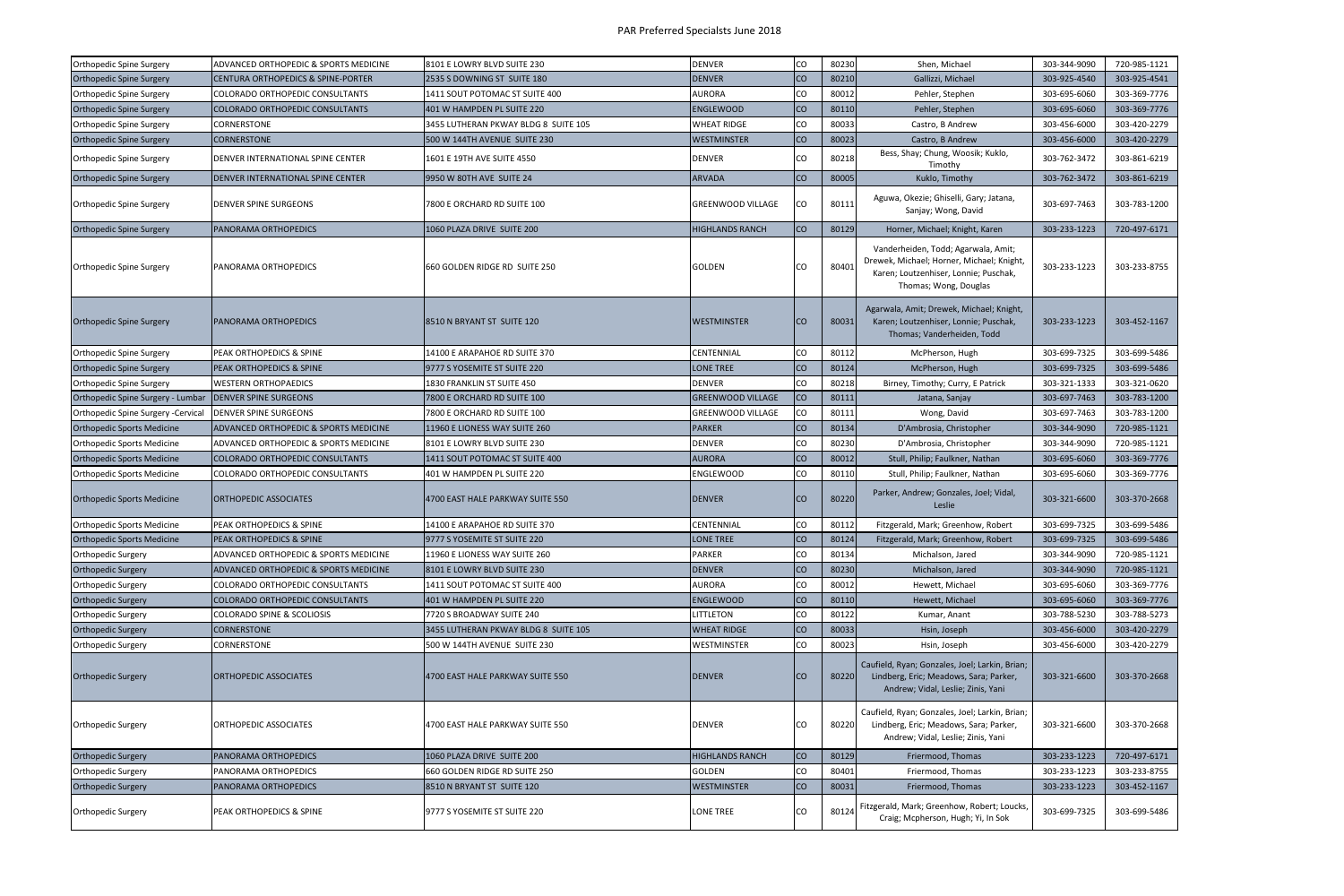| <b>Orthopedics Sports Medicine</b>                             | <b>CORNERSTONE</b>                                                           | 3455 LUTHERAN PKWAY BLDG 8 SUITE 105 | <b>WHEAT RIDGE</b>       | <b>CO</b> | 80033 | Caballes, Efren                                                                                                                                  | 303-456-6000 | 303-420-2279 |
|----------------------------------------------------------------|------------------------------------------------------------------------------|--------------------------------------|--------------------------|-----------|-------|--------------------------------------------------------------------------------------------------------------------------------------------------|--------------|--------------|
| <b>Orthopedics Sports Medicine</b>                             | CORNERSTONE                                                                  | 500 W 144TH AVENUE SUITE 230         | WESTMINSTER              | lco       | 80023 | Caballes, Efren                                                                                                                                  | 303-456-6000 | 303-420-2279 |
| <b>Orthopedics Sports Medicine</b>                             | PANORAMA ORTHOPEDICS                                                         | 1060 PLAZA DRIVE SUITE 200           | <b>HIGHLANDS RANCH</b>   | ICO       | 80129 | Ellman, Michael; Fuller, Michael; Lehman,<br>Timothy; Mcnair, Patrick; Seemann, Mitchell                                                         | 303-233-1223 | 720-497-6171 |
| <b>Orthopedics Sports Medicine</b>                             | PANORAMA ORTHOPEDICS                                                         | 660 GOLDEN RIDGE RD SUITE 250        | <b>GOLDEN</b>            | ICO       | 80401 | Wente, Todd; Seemann, Mitchell; Ellman,<br>Michael; Gottlob, Charles; Johnson, James;<br>Mcnair, Patrick; Robinson, Mitchel;<br>Schneider, David | 303-233-1223 | 303-233-8755 |
| <b>Orthopedics Sports Medicine</b>                             | PANORAMA ORTHOPEDICS                                                         | 8510 N BRYANT ST SUITE 120           | <b>WESTMINSTER</b>       | Ico       | 80031 | Ellman, Michael; Foulk, Douglas; Robinson,<br>Mitchel; Schneider, David                                                                          | 303-233-1223 | 303-452-1167 |
| <b>Orthopedics Sports Medicine</b>                             | <b>WESTERN ORTHOPAEDICS</b>                                                  | 1830 FRANKLIN ST SUITE 450           | <b>DENVER</b>            | ICO       | 8021  | Baran, Sean; Bazaz, Rajesh; Holmes, James;<br>Parks, Edward; Traina, Steven                                                                      | 303-321-1333 | 303-321-0620 |
| Otolaryngology                                                 | CENTER FOR VOICE & SWALLOWING                                                | 9980 PARK MEADOWS DR SUITE 201       | LONE TREE                | Ico       | 80124 | Reed, Andre                                                                                                                                      | 303-781-0404 | 303-645-4992 |
| Otolaryngology                                                 | COLORADO EAR NOSE AND THROAT                                                 | 255 UNION BLVD SUITE 220             | <b>LAKEWOOD</b>          | lco       | 80228 | Kreutzer, Erik                                                                                                                                   | 303-238-1366 | 303-238-0038 |
| Otolaryngology                                                 | <b>COLUMBINE OTOLARYNGOLOGY</b>                                              | 4600 HALE PKWY SUITE 450             | <b>DENVER</b>            | Ico       | 80220 | Hogle, Gregory                                                                                                                                   | 303-333-2119 | 303-333-2016 |
| Otolaryngology                                                 | COMPREHENSIVE ENT HEAD & NECK SURGERY                                        | 6179 S BALSAM WAY SUITE 120          | <b>LITTLTON</b>          | ICO.      | 80123 | Chain, Jeffrey; Langdoc, Carol; Taylor,<br>Randall                                                                                               | 303-798-1309 | 303-798-2319 |
| Otolaryngology                                                 | <b>COMPREHENSIVE ENT HEAD &amp; NECK SURGERY</b>                             | 7851 S ELATI ST SUITE 102            | <b>LITTLETON</b>         | ICO       | 80120 | Chain, Jeffrey; Langdoc, Carol; Taylor,<br>Randall                                                                                               | 303-798-1309 | 303-798-2319 |
| Otolaryngology                                                 | ENT OF DENVER                                                                | 4500 E 9TH AVE SUITE 610             | <b>DENVER</b>            | ICO       | 80220 | Miller, Anya; Reichman, Owen                                                                                                                     | 303-316-7048 | 303-316-7061 |
| Otolaryngology                                                 | <b>INTEGRATED EAR NOSE &amp; THROAT</b>                                      | 9960 SKY RIDGE AVE                   | <b>LONE TREE</b>         | ICO       | 80124 | Carr, H Patrick; Pingree, Timothy; Walker,<br>Clark; Whiting, Phillip                                                                            | 303-706-1616 | 303-706-0151 |
| Otolaryngology                                                 | MILE HIGH OTOLARYNGOLOGY                                                     | 12207 PECOS STREET SUITE 100         | <b>WESTMINSTER</b>       | lco       | 80234 | Beatty, Todd; Sabour, Sarmad                                                                                                                     | 303-487-0834 | 303-487-6932 |
| Otolaryngology                                                 | MILE HIGH OTOLARYNGOLOGY                                                     | 6870 W 52ND AVE SUITE 207            | <b>ARVADA</b>            | Ico       | 80002 | Beatty, Todd; Sabour, Sarmad                                                                                                                     | 303-487-0834 | 303-487-6932 |
| Otolaryngology                                                 | PEAK ENT AND VOICE CENTER                                                    | 1030 JOHNSON RD SUITE 350            | <b>GOLDEN</b>            | ICO       | 80401 | King, Justin; Mills, Jonathan; Vidas,<br>Michael; Weng, Catherine                                                                                | 720-401-2139 | 303-469-4439 |
| Otolaryngology                                                 | PEAK ENT AND VOICE CENTER                                                    | 1606 PRAIRIE CENTER PKWY SUITE 370   | <b>BRIGHTON</b>          | ICO       | 80601 | Mills, Jonathan; King, Justin; Vidas,<br>Michael; Weng, Catherine                                                                                | 720-401-2139 | 303-469-4439 |
| Otolaryngology                                                 | PEAK ENT AND VOICE CENTER                                                    | 403 SUMMIT BLVD SUITE 204            | <b>BROOMFIELD</b>        | ICO       | 80021 | King, Justin; Mills, Jonathan; Vidas,<br>Michael; Weng, Catherine                                                                                | 720-401-2139 | 303-469-4439 |
| Otolaryngology                                                 | ROCKY MOUNTAIN ENT ASSOCIATES                                                | 1400 S POTOMAC SUITE 240             | <b>AURORA</b>            | ICO       | 80012 | Lewark, Tyler; Sharp, Scott; Nelson,<br>Kimberly                                                                                                 | 303-750-8600 | 303-743-7800 |
| Otolaryngology                                                 | ROCKY MOUNTAIN ENT ASSOCIATES                                                | 14100 E ARAPAHOE RD SUITE 250        | <b>CENTENNIAL</b>        | <b>CO</b> | 80112 | Lewark, Tyler; Nelson, Kimberly; Sharp,<br>Scott                                                                                                 | 720-979-0855 | 303-743-7800 |
| Otolaryngology                                                 | ROCKY MOUNTAIN ENT ASSOCIATES                                                | 7180 E ORCHARD RD SUITE 02           | <b>CENTENNIAL</b>        | lco       | 80111 | Carter, Donald                                                                                                                                   | 303-740-7760 | 303-743-7800 |
| Otolaryngology                                                 | SOUTH DENVER ENT & ALLERGY                                                   | 15 W DRY CREEK CIR                   | LITTLETON                | <b>CO</b> | 80120 | Rao, Arvin                                                                                                                                       | 303-953-6767 | 303-953-7694 |
| Pain Management                                                | METRO DENVER PAIN MANAGEMENT                                                 | 6950 E BELLEVIEW AVE SUITE 300       | <b>GREENWOOD VILLAGE</b> | <b>CO</b> | 80111 | Schmidt, Kevin; Smith, Kevin                                                                                                                     | 303-336-8304 | 303-369-1891 |
| Pain Management                                                | METRO DENVER PAIN MANAGEMENT                                                 | 11960 LIONESS WAY SUITE 130          | <b>PARKER</b>            | <b>CO</b> | 80134 |                                                                                                                                                  | 303-336-8304 | 303-369-1891 |
|                                                                | Physiatry-Physical Medicine and Reha CENTURA ORTHOPEDICS & SPINE-CASTLE ROCK | 2352 MEADOWS BLVD SUITE 300          | <b>CASTLE ROCK</b>       | Ico       | 80109 | Kocol, Katarzyna                                                                                                                                 | 720-455-3775 | 720-455-3776 |
|                                                                | Physiatry-Physical Medicine and Reha CENTURA ORTHOPEDICS & SPINE-LONE TREE   | 9695 S YOSEMITE ST SUITE 255B        | <b>LONE TREE</b>         | lCO       | 80124 | Kocol, Katarzyna                                                                                                                                 | 720-455-3775 | 720-455-3776 |
| Physiatry-Physical Medicine and Reha COLORADO PAIN CONSULTANTS |                                                                              | 1536 COLE BLVD SUITE 150             | LAKEWOOD                 | Ico       | 80401 | Clapp, Jonathan                                                                                                                                  | 303-792-2959 | 303-792-2969 |
| Physiatry-Physical Medicine andReha COLORADO PAIN CONSULTANTS  |                                                                              | 5975 S QUEBEC ST SUITE 150           | <b>ENGLEWOOD</b>         | lco       | 80111 | Clapp, Jonathan; Fillmore, Joseph                                                                                                                | 303-792-2959 | 303-792-2969 |
| Physiatry-Physical Medicine and RehaLUTHERAN SPINE CENTER      |                                                                              | 1687 COLE BLVD SUITE 150             | LAKEWOOD                 | Ico       | 80401 | Jones, Byron; Ksiazek, Karen; Nack, Susan                                                                                                        | 303-403-6688 | 303-403-6245 |
| Physiatry-Physical Medicine and Reha LUTHERAN SPINE CENTER     |                                                                              | 1687 COLE BLVD SUITE 150             | <b>LAKEWOOD</b>          | lco       | 80401 | Jones, Byron; Ksiazek, Karen; Nack, Susan                                                                                                        | 303-403-6688 | 303-403-6245 |
| Physiatry-Physical Medicine and Reha ORTHOPEDIC ASSOCIATES     |                                                                              | 4700 EAST HALE PARKWAY SUITE 550     | <b>DENVER</b>            | <b>CO</b> | 80220 | Zinis, Yani                                                                                                                                      | 303-321-6600 | 303-370-2668 |
| Physiatry-Physical Medicine andRehaSTAR SPINE & SPORT          |                                                                              | 11550 SHERIDAN BLVD SUITE 104        | WESTMINSTER              | <b>CO</b> | 80020 | Hemler, Douglas; Morgan, Kyle                                                                                                                    | 303-238-4277 | 303-238-4977 |
| Physiatry-Physical Medicine andReha STAR SPINE & SPORT         |                                                                              | 2801 YOUNGFIELD ST SUITE 150         | GOLDEN                   | lco       | 80401 | Hemler, Douglas; Morgan, Kyle                                                                                                                    | 303-238-4277 | 303-238-4977 |
| Physiatry-Physical Medicine andRehaSTAR SPINE & SPORT          |                                                                              | 4700 E HALE PKWY SUITE 340           | <b>DENVER</b>            | <b>CO</b> | 80220 | Hemler, Douglas; Morgan, Kyle                                                                                                                    | 303-238-4277 | 303-238-4977 |
| Plastic-reconstructive Surgery                                 | BLUE ASPEN PLASTIC SURGERY                                                   | 2668 N PARK DR SUITE 110             | <b>LAFAYETTE</b>         | lco       | 80026 | Ma, Debora                                                                                                                                       | 303-666-6336 | 303-660-0616 |
| Plastic-reconstructive Surgery                                 | BLUE ASPEN PLASTIC SURGERY                                                   | 4251 KIPLING ST SUITE 540            | <b>WHEAT RIDGE</b>       | ICO       | 80033 | Ma, Debora                                                                                                                                       | 303-666-6336 | 303-660-0616 |
| Plastic-reconstructive Surgery                                 | COLORADO FACIAL PLASTIC SURGERY                                              | 3600 S LOGAN ST SUITE 100            | <b>ENGLEWOOD</b>         | Ico       | 80113 | Imola, Mario                                                                                                                                     | 303-839-7980 | 303-839-7936 |
| Plastic-reconstructive Surgery                                 | <b>CONRAD TIRRE MD</b>                                                       | 2535 SOUTH DOWNING ST SUITE 440      | <b>DENVER</b>            | <b>CO</b> | 80210 | Tirre, Conrad                                                                                                                                    | 303-832-3965 | 303-957-5990 |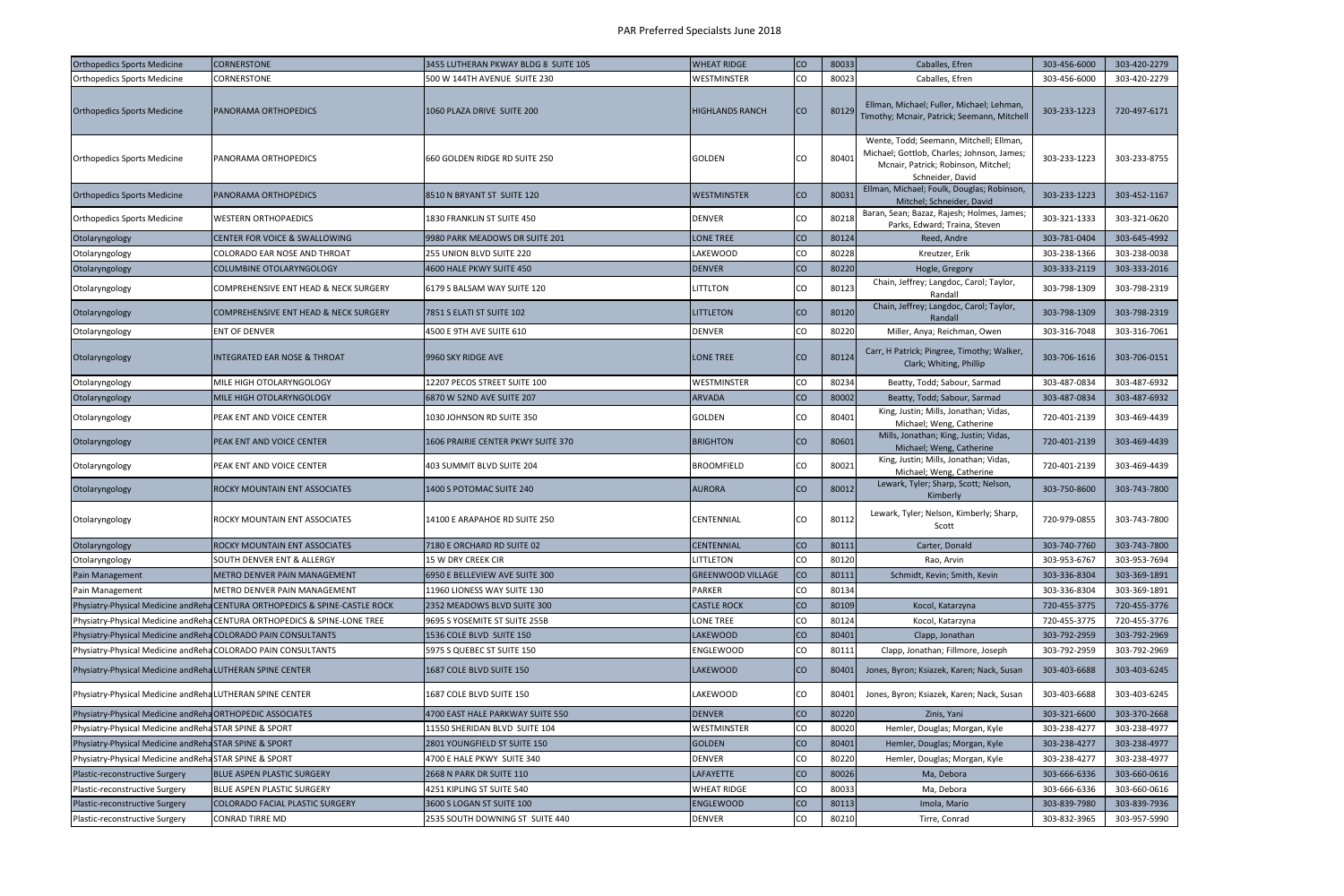| Plastic-reconstructive Surgery | <b>MOUCHANTAT PLASTIC SURGERY</b>            | 3280 WADSWORTH BLVD SUITE 100      | <b>WHEAT RIDGE</b>       | <b>CO</b>   | 80033 | Mouchantat, Richard                                                                                                                                                                                                                     | 303-232-8585 | 303-232-3304 |
|--------------------------------|----------------------------------------------|------------------------------------|--------------------------|-------------|-------|-----------------------------------------------------------------------------------------------------------------------------------------------------------------------------------------------------------------------------------------|--------------|--------------|
| Plastic-reconstructive Surgery | PLASTIC SURGERY CLINIC                       | 1601 E 19TH AVE SUITE 5150         | <b>DENVER</b>            | lco         | 80218 | Schnur, David; Brown, William                                                                                                                                                                                                           | 303-830-7200 | 303-830-7523 |
| Plastic-reconstructive Surgery | PRECISION PLASTIC AND HAND SURGERY           | 2801 YOUNGFIELD ST SUITE 371       | GOLDEN                   | lco         | 80401 | Fender, Christopher                                                                                                                                                                                                                     | 303-954-8878 | 303-362-0946 |
| Plastic-reconstructive Surgery | RESTORATION PLASTIC SURGERY                  | 12207 PECOS ST SUITE 300           | <b>WESTMINSTER</b>       | lco         | 80234 | Fremling, Mitchell                                                                                                                                                                                                                      | 303-466-3261 |              |
| Plastic-reconstructive Surgery | THE DENVER CLINIC                            | 1601 E 19TH AVE SUITE 5150         | <b>DENVER</b>            | Ico         | 80218 | Schnur, David                                                                                                                                                                                                                           | 303-830-7200 | 303-830-7523 |
| Podiatry                       | ADVANCED INTEGRATIVE MEDICINE                | 10455 PARK MEADOWS DRIVE SUITE 102 | <b>LONE TREE</b>         | lco         | 80124 | Litherland, Raquel                                                                                                                                                                                                                      | 303-708-0246 | 202-708-0247 |
| Podiatry                       | <b>COLORADO FOOT AND ANKLE</b>               | 950 E HARVARD AVE SUITE 100        | <b>DENVER</b>            | Ico         | 80210 | Morgan, Kenneth                                                                                                                                                                                                                         | 303-777-8767 | 303-996-1336 |
| Podiatry                       | COLORADO PODIATRY CONSULTANTS                | 1930 SOUTH FEDERAL BLVD SUITE A    | <b>DENVER</b>            | ICO         | 80219 | Stransky, Olivia; Zyzda, Michael                                                                                                                                                                                                        | 720-855-9214 | 720-855-9291 |
| Podiatry                       | <b>COLORADO PODIATRY CONSULTANTS</b>         | 2352 MEADOWS BLVD                  | <b>CASTLE ROCK</b>       | <b>CO</b>   | 80109 | Stransky, Olivia; Zyzda, Michael                                                                                                                                                                                                        | 720-855-9214 | 720-855-9291 |
| Podiatry                       | COLORADO PODIATRY CONSULTANTS                | 26659 PLEASANT PARK RD             | <b>CONIFER</b>           | lco         | 80433 | Stransky, Olivia; Zyzda, Michael                                                                                                                                                                                                        | 720-855-9214 | 720-855-9291 |
| Podiatry                       | <b>COLORADO PODIATRY CONSULTANTS</b>         | 2727 BRYANT STREET                 | <b>DENVER</b>            | <b>CO</b>   | 80211 | Stransky, Olivia; Zyzda, Michael                                                                                                                                                                                                        | 720-855-9214 | 720-855-9291 |
| Podiatry                       | COLORADO PODIATRY CONSULTANTS                | 30940 STAGECOACH BLVD SUITE E290   | <b>EVERGREEN</b>         | <b>CO</b>   | 80439 | Stransky, Olivia; Zyzda, Michael                                                                                                                                                                                                        | 720-855-9214 | 720-855-9291 |
| Podiatry                       | <b>DIABETIC FOOT &amp; WOUND CENTER</b>      | 4600 HALE PARKWAY SUITE 440        | <b>DENVER</b>            | <b>I</b> co | 80220 | Weber, Anna; Jaakola, Eric                                                                                                                                                                                                              | 303-321-4477 | 303-321-5323 |
| Podiatry                       | MEDICAL & SURGICAL FOOT AND ANKLE CARE       | 6169 S BALSAM WAY SUITE 290        | LITTLETON                | lco         | 80123 | Toren, Adam; Naftulin, Keith                                                                                                                                                                                                            | 303-932-7957 | 303-933-8271 |
| Podiatry                       | PEAK PERFORMANCE FOOT & ANKLE                | 1311 EAST BRIARWOOD AVE SUITE 250  | <b>CENTENNIAL</b>        | Ico         | 80112 | Domingue, Jeffrey                                                                                                                                                                                                                       | 303-880-2093 | 888-823-6491 |
| Podiatry                       | PEAK PERFORMANCE FOOT & ANKLE                | 200 W COUNTY LINE RD SUITE 130     | <b>HIGHLANDS RANCH</b>   | <b>CO</b>   | 80130 | Domingue, Jeffrey                                                                                                                                                                                                                       | 303-880-2093 | 888-823-6491 |
| Podiatry                       | PEAK PERFORMANCE FOOT & ANKLE                | 8199 SOUTHPARK LANE SUITE 100      | <b>LITTLETON</b>         | Ico         | 80120 | Domingue, Jeffrey                                                                                                                                                                                                                       | 303-880-2093 | 888-823-6491 |
| Podiatry                       | PEAK PERFORMANCE FOOT & ANKLE                | 9695 S YOSEMITE ST SUITE 324       | <b>LONE TREE</b>         | lco         | 80124 | Domingue, Jeffrey                                                                                                                                                                                                                       | 303-880-2093 | 888-823-6491 |
| Podiatry                       | <b>RED ROCKS FOOT &amp; ANKLE</b>            | 11 W DRY CREEK CIRCLE SUITE 110    | <b>LITTLETON</b>         | Ico         | 80120 | Benenati, Thomas; Saeed, Hani                                                                                                                                                                                                           | 303-797-6001 | 303-797-7452 |
| Podiatry                       | ROCKY MOUNTAIN FOOT & ANKLE                  | 7615 W 38TH AVE SUITE B101         | <b>WHEAT RIDGE</b>       | ICO         | 80033 | Kruse, Dustin; Paden, Matthew; Sachs,<br><b>Brett</b>                                                                                                                                                                                   | 303-423-2520 | 303-423-2536 |
| Podiatry                       | SHARP PODIATRIC MEDICINE AND SURGERY         | 10103 RIDGEGATE PKWY SUITE 309     | LONE TREE                | Ico         | 80124 | House, Marc; Sharp, John                                                                                                                                                                                                                | 303-662-1600 | 303-662-1008 |
| Podiatry                       | TABLE MOUNTAIN FOOT AND ANKLE                | 3555 LUTHERAN PKWY SUITE 150       | <b>WHEAT RIDGE</b>       | Ico         | 80033 | Dirlam, Ronald; Still, Gregory; Valenti,<br>Anthony                                                                                                                                                                                     | 303-422-6043 | 303-422-0551 |
| Podiatry                       | THE CENTER FOR FOOT AND ANKLE CARE           | 4500 E 9TH AVE SUITE 510S          | <b>DENVER</b>            | <b>CO</b>   | 80220 | Rosenthall, Eugene                                                                                                                                                                                                                      | 303-333-6556 | 303-333-2593 |
| <b>Pulmonary Disease</b>       | COLORADO PULMONARY ASSOCIATES                | 1601 E 19TH AVE SUITE 3100         | <b>DENVER</b>            | ICO         | 80218 | Bodoni, Andras; Kobitary, Majd; Ricafort,<br>Michael; Schwartz, Jeffrey; Voelkel, Marc                                                                                                                                                  | 303-863-0300 | 303-863-7014 |
| <b>Pulmonary Disease</b>       | <b>COLORADO PULMONARY INTENSIVISTS</b>       | 15 W DRY CREEK CIR                 | <b>LITTLETON</b>         | ICO         | 80120 | Ballard, Robert; Greene, Kelly; Portnoy,<br>Joshua                                                                                                                                                                                      | 303-952-1100 | 303-952-8185 |
| <b>Pulmonary Disease</b>       | CRITICAL CARE & PULMONARY CONSULTANTS        | 10103 RIDGE GATE PKY SUITE 213     | LONE TREE                | ICO         | 80124 | Lopez, Philippe                                                                                                                                                                                                                         | 303-708-9273 | 303-708-8009 |
| <b>Pulmonary Disease</b>       | CRITICAL CARE & PULMONARY CONSULTANTS        | 5200 DTC PKWY SUITE 400            | <b>GREENWOOD VILLAGE</b> | ICO         | 80111 | Alsaleem, Ahmad; Bedient, Timothy;<br>Forrester, Joseph; Gruber, Michael; Hickey,<br>Gregory; Huynh, Mai-Lan; Keene, Jason;<br>Kotaru, Chakradhar; Lopez, Philippe; Pascual,<br>Nathaniel; Sharma, Surit; Young, Robert;<br>Hunt, James | 303-745-0000 | 303-773-3101 |
| <b>Pulmonary Disease</b>       | CRITICAL CARE PULMONARY AND SLEEP ASSOCIATES | 10371 PARKGLENN WAY SUITE 280      | <b>PARKER</b>            | ICO         | 80103 | Waas, Andrew; Benson, Alexander                                                                                                                                                                                                         | 303-951-0600 | 303-951-0605 |
| <b>Pulmonary Disease</b>       | CRITICAL CARE PULMONARY AND SLEEP ASSOCIATES | 14300 ORCHARD PKWY - 3RD FLOOR     | <b>WESTMINSTER</b>       | Ico         | 80023 | Iqbal, Seher; Khalifah, Anthony                                                                                                                                                                                                         | 303-951-0600 | 303-951-0605 |
| <b>Pulmonary Disease</b>       | CRITICAL CARE PULMONARY AND SLEEP ASSOCIATES | 274 UNION BLVD SUITE 110           | <b>LAKEWOOD</b>          | ICO         |       | Bost, Thomas; Dickinson, Matthew; Elmasri,<br>80228 Mary; Smart, Alexandra; Boe, Darren; Iqbal,<br>Seher; Titone, Dominic                                                                                                               | 303-951-0600 | 303-951-0605 |
| <b>Pulmonary Disease</b>       | CRITICAL CARE PULMONARY AND SLEEP ASSOCIATES | 950 E HARVARD AVE SUITE 690        | <b>DENVER</b>            | Ico         | 80210 | Titone, Dominic; Riley, Peter                                                                                                                                                                                                           | 303-951-0600 | 303-951-0605 |
| <b>Pulmonary Disease</b>       | ROCKY MOUNTAIN PULMONARY AND CRITICAL CARE   | 8550 W 38TH AVE SUITE 202          | <b>WHEAT RIDGE</b>       | ICO         | 80033 | Emrie, Philip; Ferguson, John; Knight Iii,<br>James; Mannina, Anthony                                                                                                                                                                   | 303-940-1661 | 303-431-8708 |
| Rheumatology                   | <b>COLORADO ARTHRITIS CENTER</b>             | 6169 S BALSAM WAY                  | <b>LITTLETON</b>         | <b>CO</b>   | 80123 | Spencer, Robert                                                                                                                                                                                                                         | 303-788-1312 | 303-788-1967 |
| Rheumatology                   |                                              |                                    |                          |             |       | Rose, Leslie; Zachariah, Anita; Reichart,                                                                                                                                                                                               |              |              |
|                                | <b>COLORADO ARTHRITIS CENTER</b>             | 701 E HAMPDEN AVE SUITE 410        | <b>ENGLEWOOD</b>         | ICO         | 80113 | Cherie; Spencer, Robert; Westerman, Eric                                                                                                                                                                                                | 303-788-1312 | 303-788-1967 |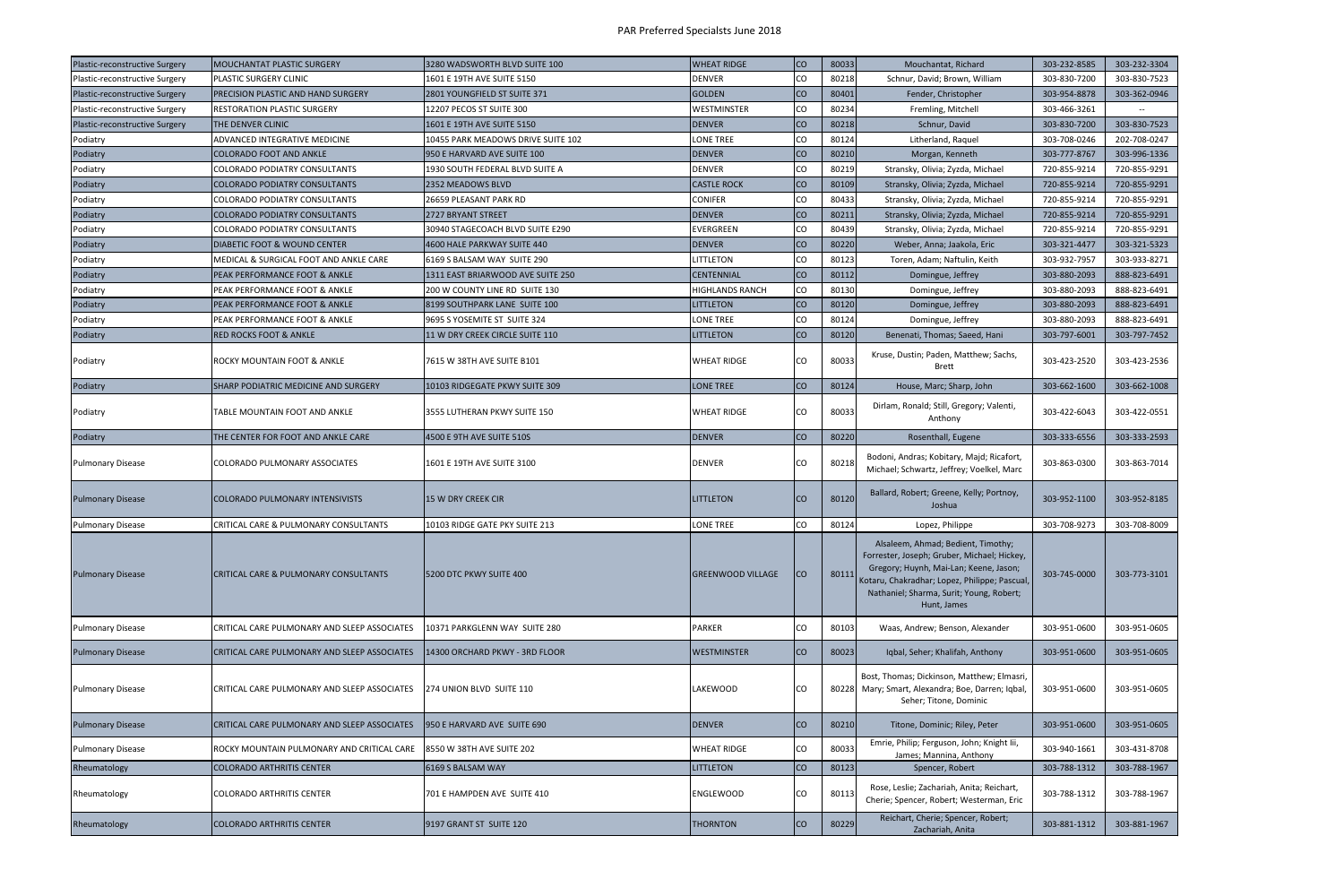| Rheumatology            | <b>COLORADO ARTHRITIS CENTER</b>                                                 | 9595 S YOSEMITE ST SUITE 360      | LONE TREE          | CO.       | 80124 | Rose, Leslie; Spencer, Robert; Westerman,<br>Eric; Zachariah, Anita                                                                                                                                                                                                                          | 303-881-1312 | 303-881-1967 |
|-------------------------|----------------------------------------------------------------------------------|-----------------------------------|--------------------|-----------|-------|----------------------------------------------------------------------------------------------------------------------------------------------------------------------------------------------------------------------------------------------------------------------------------------------|--------------|--------------|
| Rheumatology            | COLORADO CENTER FOR ARTHRITIS & OSTEOPOROSIS 1715 IRON HORSE DRIVE SUITE 100     |                                   | LONGMONT           | <b>CO</b> | 80501 | Gibson, Jill; Kruger, Jonathan;Lutt, Joseph;<br>Perkins, Jeffrey; Tran, Theresa                                                                                                                                                                                                              | 720-494-4700 | 720-494-4706 |
| Rheumatology            | COLORADO CENTER FOR ARTHRITIS & OSTEOPOROSIS 1840 FOLSOM ST SUITE 105            |                                   | <b>BOULDER</b>     | CO        | 80302 | Lutt, Joseph; Moinuddin, Shiraz                                                                                                                                                                                                                                                              | 720-494-4700 | 720-494-4706 |
| Rheumatology            | COLORADO CENTER FOR ARTHRITIS & OSTEOPOROSIS 2095 W 6TH AVE SUITE 106            |                                   | BROOMFIELD         | <b>CO</b> |       | Chaudhary, Prateek; Perkins, Jeffrey;<br>80020 Swavely, Nicole; Wells, Melissa; Moinuddin,<br>Shiraz; Tran, Theresa                                                                                                                                                                          | 720-494-4700 | 720-494-4706 |
| Rheumatology            | COLORADO CENTER FOR ARTHRITIS & OSTEOPOROSIS 3455 LUTHERAN PKWY BLDG 8 SUITE 100 |                                   | <b>WHEAT RIDGE</b> | CO        | 80033 | Chaudhary, Prateek; Swavely, Nicole; Gibson,<br>Jill; Wells, Melissa                                                                                                                                                                                                                         | 720-494-4700 | 720-494-4706 |
| Rheumatology            | DENVER ARTHRITIS CLINIC                                                          | 200 SPRUCE ST SUITE 100           | <b>DENVER</b>      | CO        | 80230 | Whiddon, Annemarie; Antolini, Christopher;<br>Barron, Gregory; Bray, Vance; Gensler,<br>Timothy; Goldstein, Barbara; Howard,<br>Rennie; Murphy, Stephen; Tyler, Kim                                                                                                                          | 303-394-2828 | 303-320-0242 |
| Rheumatology            | <b>IDENVER ARTHRITIS CLINIC</b>                                                  | 9695 S YOSEMITE ST SUITE 120      | LONE TREE          | CO        | 80124 | Antolini, Christopher; Barron, Gregory; Bray,<br>Vance; Gensler, Timothy; Glassman, Kenneth;<br>Howard, Rennie; Murphy, Stephen; Tyler,<br>Kim; Goldstein, Barbara; Malyak, Mark;<br>Whiddon, Annemarie                                                                                      | 303-394-2828 | 303-320-0242 |
| Rheumatology            | <b>MOUNTAIN RHEUMATOLOGY</b>                                                     | 4500 E 9TH AVE SUITE 500 S        | <b>DENVER</b>      | <b>CO</b> | 80220 | Srock, Katy; Korman, David                                                                                                                                                                                                                                                                   | 303-861-2190 | 303-355-4435 |
| Urology                 | Alpine Urology                                                                   | 2030 MOUNTAIN VIEW SUITE 420      | LONGMONT           | CO        | 80501 | Luke, Steven; webster, John                                                                                                                                                                                                                                                                  | 303-776-9700 | 720-494-2791 |
| Urology                 | <b>Alpine Urology</b>                                                            | 300 EXEMPLA CIRCLE SUITE 250      | <b>LAFAYETTE</b>   | <b>CO</b> | 80026 | Kefer, John                                                                                                                                                                                                                                                                                  | 720-536-3011 | 303-468-5117 |
| Urology                 | Alpine Urology                                                                   | 4743 ARAPAHOE AVE SUITE 104       | BOULDER            | CO        | 80304 | Melouk, Sameh                                                                                                                                                                                                                                                                                | 303-444-9000 | 303-444-9073 |
| Urology                 | <b>Alpine Urology</b>                                                            | 500 W 144TH AVE BLDG 2 SUITE 220  | WESTMINSTER        | <b>CO</b> | 80023 | Kefer, John; Luke, Steven; Webster, John                                                                                                                                                                                                                                                     | 720-227-0977 | 303-468-5117 |
| Urology                 | <b>Alpine Urology</b>                                                            | 90 HEALTH PARK DRIVE SUITE 340    | LOUISVILLE         | CO        | 80027 | Anderson, Cragin; Melouk, Sameh                                                                                                                                                                                                                                                              | 303-666-4343 | 303-776-9401 |
|                         |                                                                                  |                                   |                    |           |       |                                                                                                                                                                                                                                                                                              |              |              |
| Urology                 | FOOTHILLS UROLOGY ASSOCIATES                                                     | 28000 MEADOW DRIVE SUITE 210      | <b>EVERGREEN</b>   | co        | 80439 | Zukosky, Derek                                                                                                                                                                                                                                                                               | 303-985-2550 | 303-985-2586 |
| Urology                 | FOOTHILLS UROLOGY ASSOCIATES                                                     | 400 INDIANA ST SUITE 300          | <b>GOLDEN</b>      | CO        | 80401 | Cahn, David; Facelle, Thomas; Hartman,<br>Diane; Reese, Jeremy; Zukosky, Derek                                                                                                                                                                                                               | 303-985-2550 | 303-985-2586 |
| Urology                 | THE UROLOGY CENTER OF COLORADO                                                   | 2777 MILE HIGH STADIUM CIRCLE     | <b>DENVER</b>      | <b>CO</b> | 80211 | Augspurger, Richard; Karsh, Lawrence;<br>Mueller Jr, Ferdinand; Philpott, Alexander;<br>Ragan, David; Ruyle, Stephen; Sorensen,<br>Carsten; Abernathy, Brett; Carpenter,<br>Benjamin; Heppe, Richard; Hsu, Elias; Jones,<br>Mark; May, Donald; Montoya, Juan; Smith,<br>Brian; Tillett, John | 303-825-8822 | 303-433-0756 |
| Urology                 | <b>UROLOGY ASSOCIATES</b>                                                        | 10450 PARK MEADOWS DR SUITE 202   | <b>LONE TREE</b>   | CO        | 80124 | Bell, Bradley; Casanova, Nina; Cowan,<br>Barrett; Derosa, Austin; Eigner, Edward;<br>Fagelson, James; Galansky, Stanley; Sobel,<br>David                                                                                                                                                     | 303-733-8848 | 303-733-0106 |
| Urology                 | <b>UROLOGY ASSOCIATES</b>                                                        | 7720 S BROADWAY SUITE 330         | <b>LITTLETON</b>   | <b>CO</b> | 80122 | Bell, Bradley; Casanova, Nina; Cowan,<br>Barrett; Derosa, Austin; Eigner, Edward;<br>Fagelson, James; Galansky, Stanley; Sobel,<br>David                                                                                                                                                     | 303-733-8848 | 303-733-0106 |
| Urology                 | <b>UROLOGY ASSOCIATES</b>                                                        | 799 E HAMPDEN AVE SUITE 430       | ENGLEWOOD          | CO        | 80113 | Bell, Bradley; Casanova, Nina; Cowan,<br>Barrett; Derosa, Austin; Eigner, Edward;<br>Fagelson, James; Galansky, Stanley; Sobel,<br>David                                                                                                                                                     | 303-733-8848 | 303-733-0106 |
| <b>Vascular Surgery</b> | <b>SURG ONE</b>                                                                  | 401 W HAMPDEN PL SUITE 250        | <b>ENGLEWOOD</b>   | co        | 80110 | Norton, Denise                                                                                                                                                                                                                                                                               | 303-777-8346 | 303-761-4252 |
| Vascular Surgery        | SURGICAL SPECIALISTS OF COLORADO                                                 | 10103 RIDGEGATE PARKWAY SUITE 211 | LONE TREE          | CO        | 80124 | Rea, Franco                                                                                                                                                                                                                                                                                  | 720-376-0554 | 303-940-8400 |